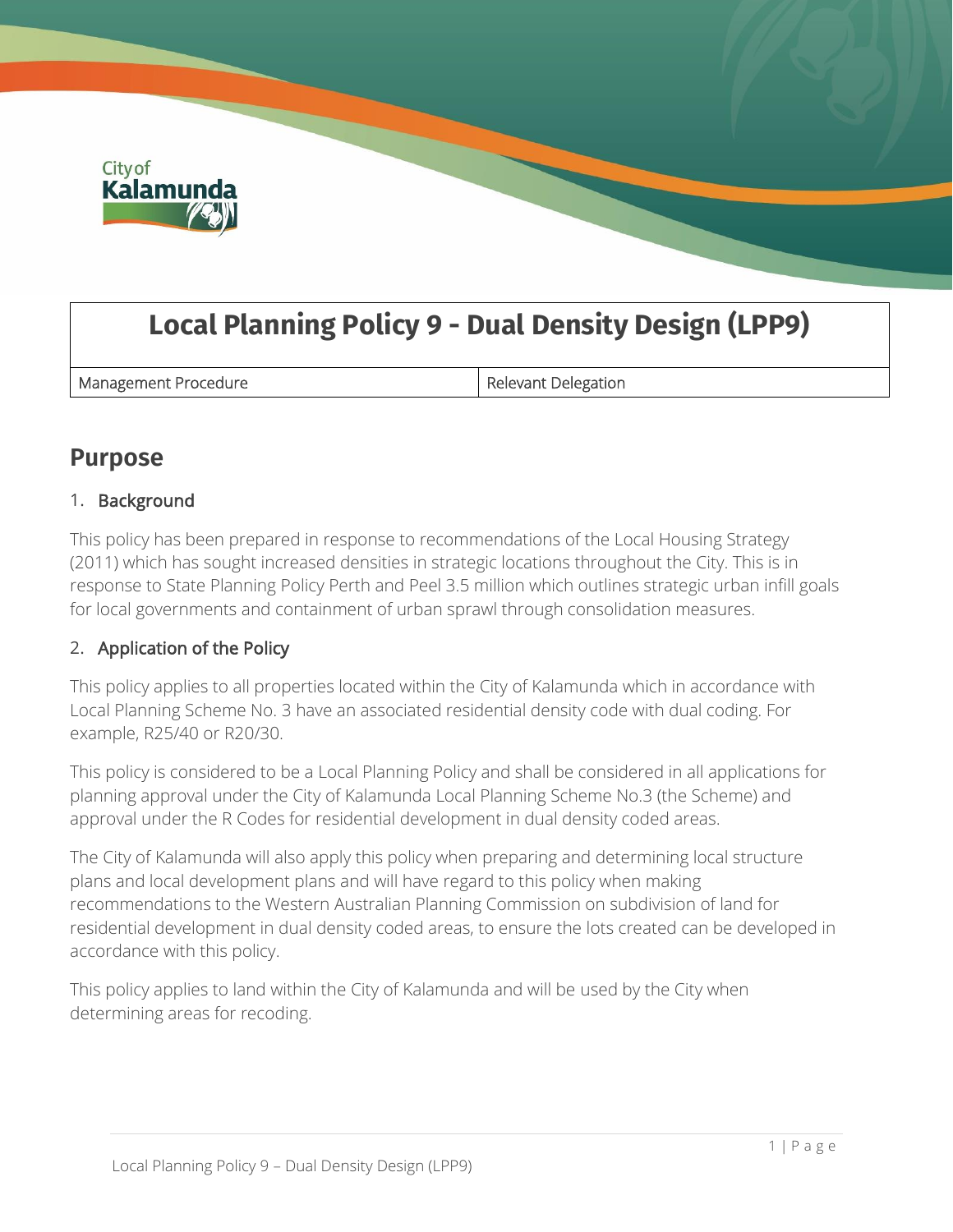

# 3. Statutory Authority / Legal Status

This Policy has been prepared under and in accordance with Schedule 2 of the Planning and Development (Local Planning Scheme) Regulations 2015 (The Regulations and Part 7 of the Residential Design Codes of Western Australia (R-Codes).

a) Relationship to Local Planning Scheme No.3 This policy is a planning policy prepared and to be read with regard to the general provisions and objectives of, Part 2 the Scheme. The policy augments and is to be read in conjunction with the provisions of the Scheme relating to development.

If there is a conflict between this local planning policy and the Scheme, then the Scheme shall prevail.

- b) Relationship to other state planning/ development control policies. This policy has due regard to and should be read in conjunction with state planning policies. Of particular relevance to this policy are:
	- i. State Planning Policy 1 State Planning Framework.
	- ii. State Planning Policy 3.1 Residential Design Codes.
	- iii. State Planning Policy 3.7 Planning in Bushfire Prone Areas
	- iv. State Planning Policy Liveable Neighbourhoods
	- v. State Planning Policy 2.2 Residential Subdivision
- c) Relationship to other local planning policies

This policy has due regard to and should be read in conjunction with the City of Kalamunda other local planning policies. Of particular relevance to this policy are:

- i. Local Planning Policy P-DEV 14 Earthworks
- ii. Local Planning Policy P-DEV 20 Outbuildings and Sea Containers
- iii. Local Planning Policy P-DEV 45 Public notification of planning proposals
- iv. Local Planning Policy P-DEV 28 Reflective material in cladding or roofing, Guidelines for assessment
- v. Local Planning Policy P-DEV 61 Retention and Upgrade of Grouped dwellings

This policy is prepared under Part 2 of the Scheme.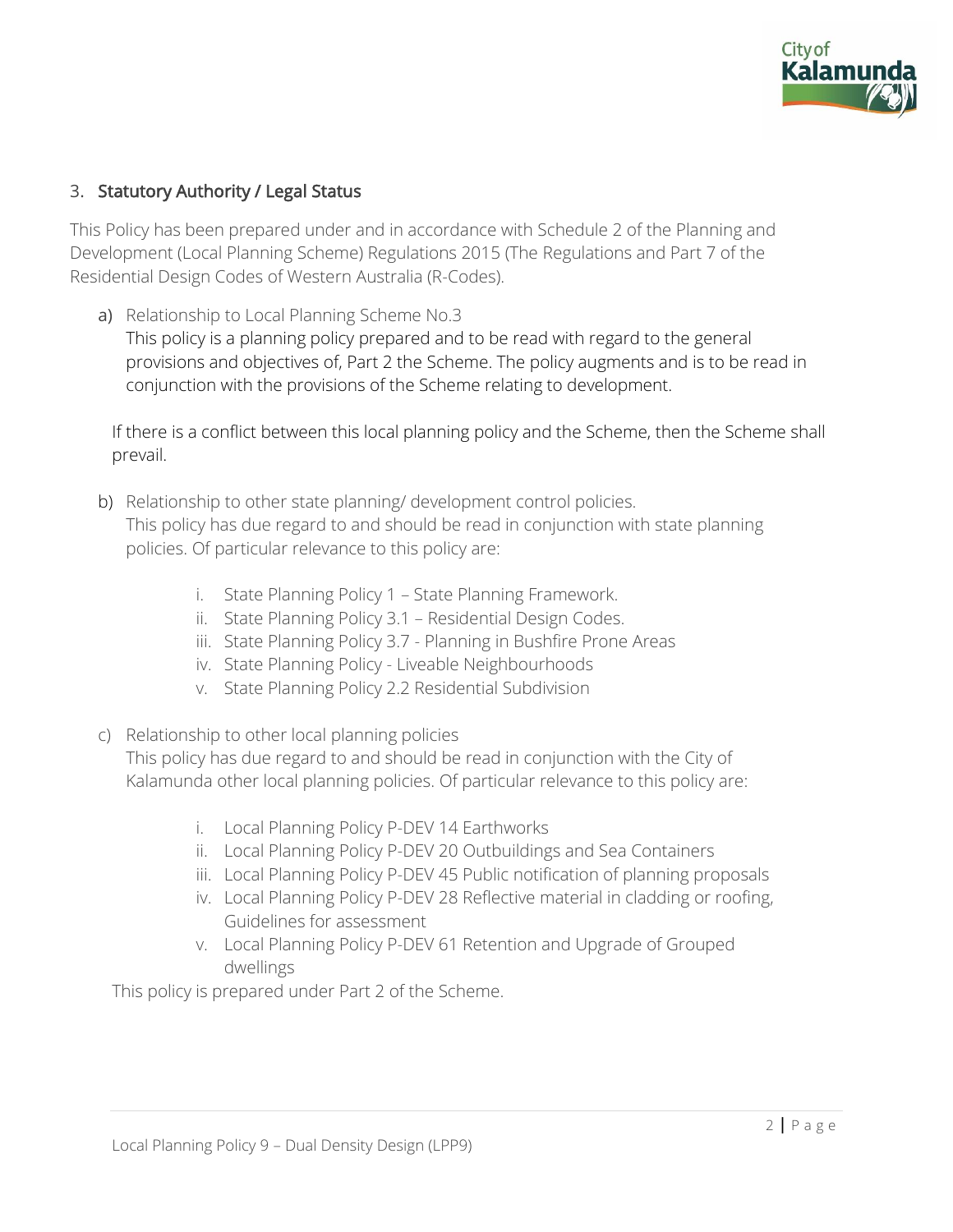

## 4. Policy Objectives

To specify policy provisions relating to Dual Density Coded properties *within* the dual density coded areas of Local Planning Scheme No.3. The objectives of the policy include:

- a) Providing policy guidelines in terms of development standards suitable for the City of Kalamunda for all residential development within the Scheme No.3 area (dual density coded areas).
- b) Promoting the development of a sustainable community which is environmentally sustainable and utilises best practise measures relating to energy efficiency and water sensitive urban design.
- c) To create functional and liveable neighbourhoods which accommodate a diverse community and range of household types.
- d) To create safe neighbourhoods where anti-social behaviour is discouraged through the use of best practice CPTED (Crime Prevention through Environmental Design) principles.
- e) To encourage new developments to incorporate best practise urban design principles which enhance the built environment and create attractive and functional neighbourhoods.

#### 5. Purpose

State Planning Policy 3.1 – Residential Design Codes (the R Codes) includes provisions for decision-makers to prepare local planning policies to alter certain development standards of the R Codes where a specific local need arises. The R Codes also acknowledge that applications with proposals which do not satisfy the deemed-to-comply provisions of the R -Codes may need to rely more specifically on local housing requirements and design objectives.

Further to the requirements of the R Codes, for assessment of applications within the dual density coded area this policy provides direction regarding local housing objectives, as well as variations relevant to the deemed-to-comply provisions of the R Codes. This policy provides assessment parameters for design principles based assessments within the local Kalamunda City context.

This policy should be read in conjunction with the R Codes.

#### 6. Structure

Purpose: Outlines the application and purpose of the policy.

Policy Statement: Provides guidance on satisfying Scheme requirements and achieving the higher density code as well as providing policy rationale.

Policy Principle: Provides policy rationale and principles relating to the policy requirements specified in the Policy Statement.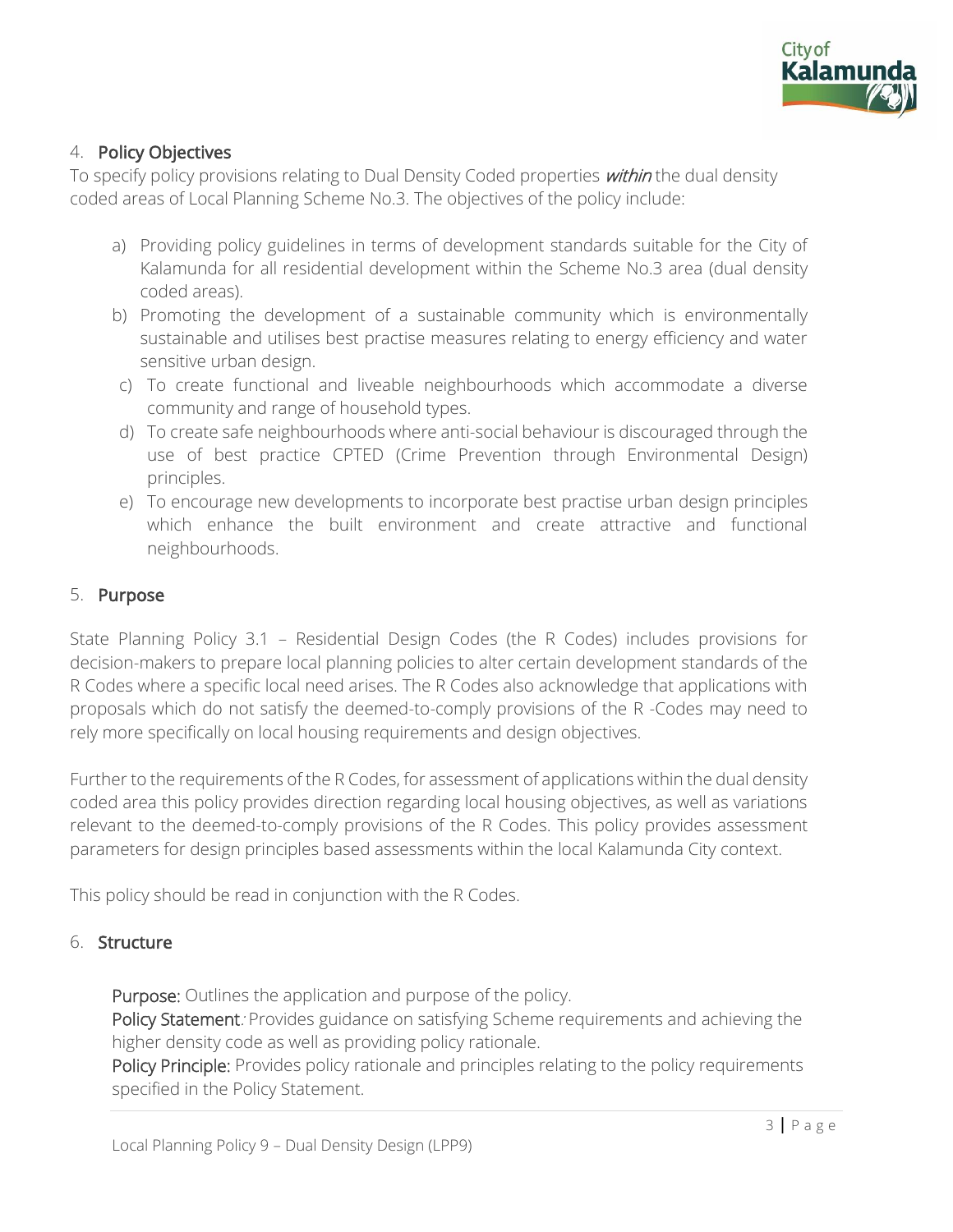

Policy Table: Provides design criteria and policy requirements relating to residential development.

Explanatory Notes: Definitions and further explanation of terms used including a section for Frequently Asked Questions and Answers.

# **Policy Statement**

# Residential Development

# 1. Development at the higher density code for dual density codes lots.

Dual density codes apply to a number of areas as per the recommendations of the City's Local Housing Strategy and are drawn onto the Scheme map by notation such as 'R20/R40' or 'R20/R30'. These notations represent density codes as listed in the R Codes. While multiple density codes can apply to a property, it can only be developed or subdivided under the provisions of one of the density codes.

# 2. Determining when Density Code applies

At the time of a development or subdivision application being assessed, the City will determine if the higher or lower of the density codes will apply to the subject property. Generally, the lower density code will apply unless the applicant has satisfied Clause 5.24 of the Scheme, and the City has given permission to develop at the higher density code.

# 3. Satisfying Scheme requirements

Part 5 of the Scheme sets out criteria for assessing development applications and applying one of the two density codes. Following is an explanation for each criterion and a favourable method to satisfy it.

# 4. Streetscape and Urban Design Minimum Lot Size requirement for Dual Density Coded Areas

In considering development and subdivision applications for land within the dual coded areas depicted on the Scheme Map, the City will apply the lower density unless:

# 5.24 Dual Density Coded Areas

5.24.1 In considering development applications for development of land within the dual coded areas depicted on the Scheme Map, the local government will apply the lower density unless:

a) The minimum area of the total development site being not less than 1,000 square metres; or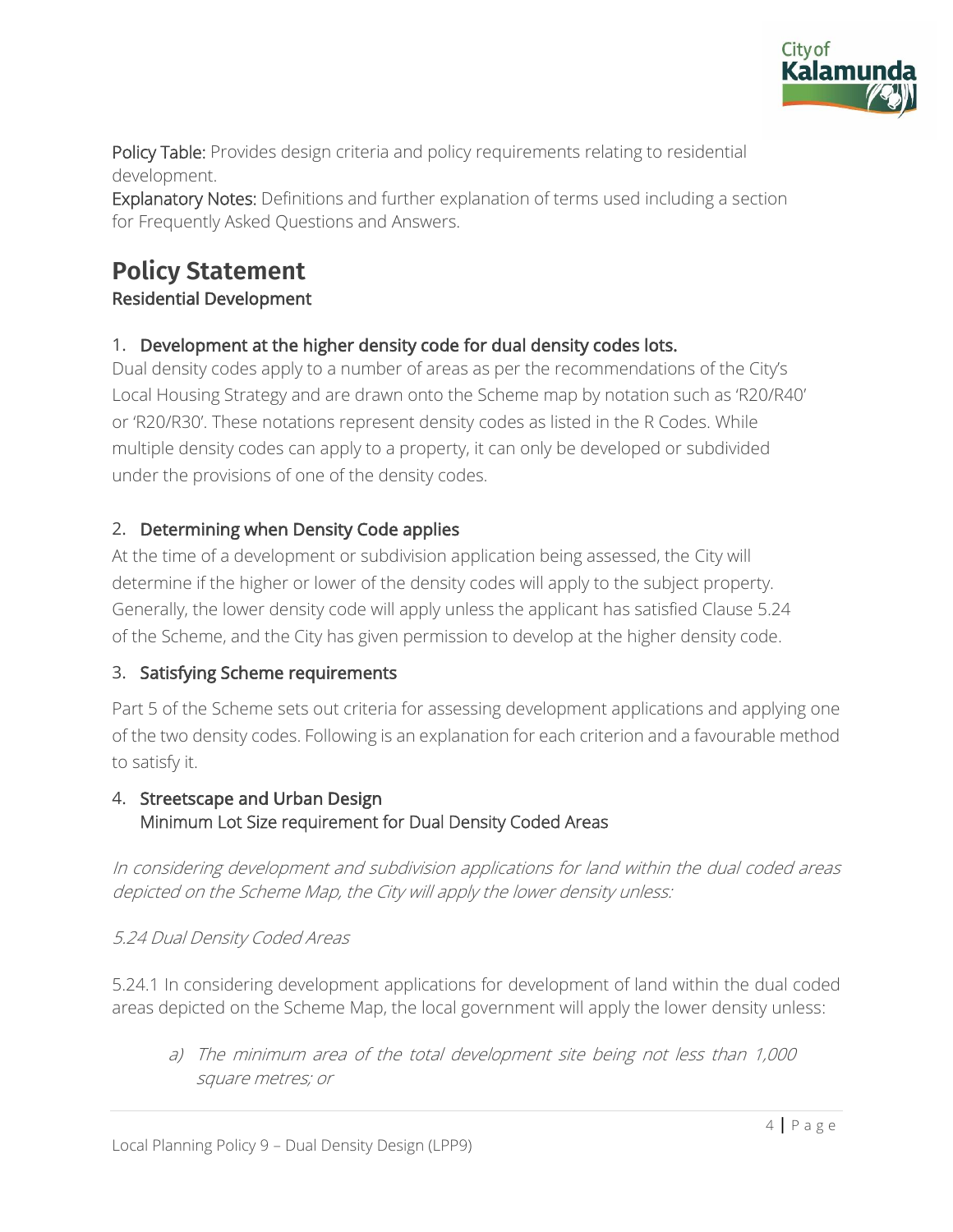

- b) The parent lot has two or more frontages to a public road; or
- c) The parent lot is the only lot between two lots with two or more frontages to a public road; or
- d) The parent lot is the only lot between two lots where on or both of the adjoining lots have been developed at the higher dual density code; or
- e) The development is designed to accommodate a mixture of dwelling types and shall include two or more types of dwelling as defined by the R-Codes and at least one dwelling in the development is 2 storeys; and
- f) The development is designed with due regard for any relevant Local Planning Policy or Design Guidelines for dual density coded areas; and
- g) The development can be serviced by reticulated sewerage in accordance with the Government Sewerage Policy.

5.24.2 In considering subdivision applications for land within the dual coded areas depicted on the Scheme Map the local government will recommend that the lower density be applied unless:

- a) The parent lot not less than 1,000 square metres; or
- b) The parent lot has two or more frontages to a public road; or
- c) The parent lot is the only lot between two lots with two or more frontages to a public road; or
- d) The parent lot is the only lot between two lots where on or both of the adjoining lots have been developed at the higher dual density code; or
- e) It is demonstrated that the subdivision is designed to facilitate future development which can accommodate a mixture of dwelling types and shall include two more types of dwelling as defined by the R-Codes and at least one dwelling in the development is 2 storeys; and
- f) The subdivision is designed with due regard for any relevant Local Planning Policy or Design Guidelines for dual coded areas; and
- g) The subdivisions can be serviced with reticulated sewerage in accordance with the Government Sewerage Policy.

Recoding the designated areas of High Wycombe and Maida Vale, Forrestfield and Kalamunda with dual density codes and amending the Scheme Map accordingly.

Where an applicant seeks to develop or subdivide at the higher coding in a dual density coded area, land owner(s) are required to submit a development application. Where the total site area is greater than 1000m2 it has deemed to have met the above-mentioned requirements.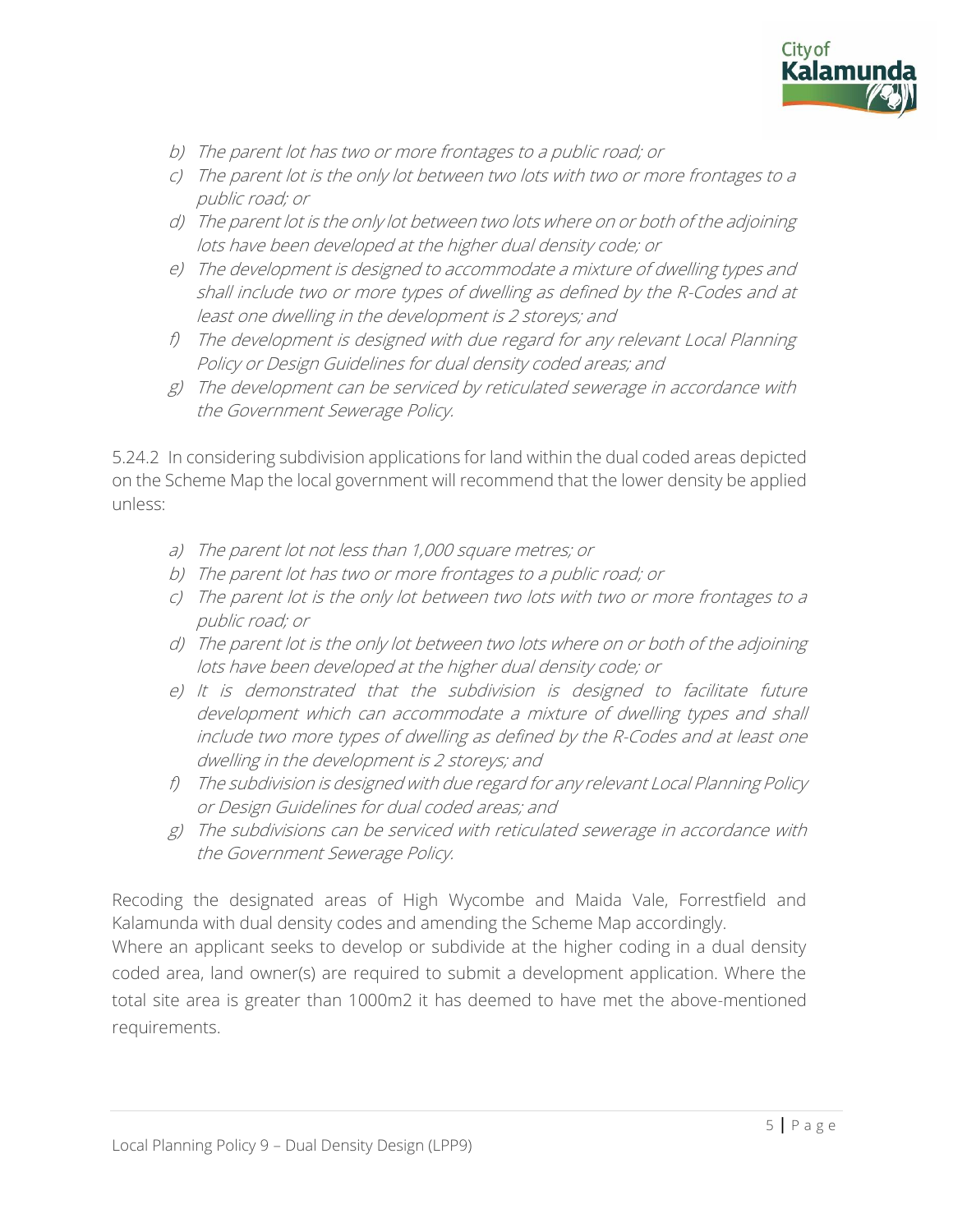

# 5. Dwelling Diversity

In order to achieve the higher density code, two or more dwelling types shall be included in any, including at least one dwelling being two storey where seeking application of the higher density code that is:

- a) Less than 1000m2 in land area; or
- b) Does not front more than one public street; or
- c) Is not a lot between two lots which have more than one public street;
- d) Is not a parent lot between two lots where one or both of the adjoining lots have been developed at the higher dual density code.

Where a development site is over 1000m2 the requirements for dwelling diversity does not apply.

A street is defined as per the Residential Design Codes as:

"Any public road, communal street, Private Street, right of way or other shared access way that provides principle frontage to a dwelling but does not include an access leg to a single battleaxe lot".

For the purposes of dwelling mix, single storey and two storey grouped dwellings will be considered as different dwelling types.

|                                            | <b>Table 1 Dwelling Diversity</b>                                                                                                                                                                                                                    |
|--------------------------------------------|------------------------------------------------------------------------------------------------------------------------------------------------------------------------------------------------------------------------------------------------------|
| <b>Dwelling Type</b>                       | <b>R</b> Code definition                                                                                                                                                                                                                             |
| <b>Single Dwelling (House)</b>             | A dwelling standing wholly on its own green title or survey<br>strata lot, together with any easements over adjoining land for<br>support of a wall or for access or services and excludes<br>dwellings on title with areas held in common property. |
| <b>Grouped Dwelling</b><br>(Single Storey) | A dwelling that is one of a group of two or more dwellings on<br>the same lot such that no dwelling is placed wholly or partly<br>vertically above another, except where special conditions of                                                       |
| <b>Grouped Dwelling</b><br>(Two Storey)    | landscape or topography dictate otherwise and includes a<br>dwelling on a survey strata with common property. (e.g. villa,<br>unit, town house)                                                                                                      |

Dwellings are categorised into different typologies as defined by the R Codes, these include: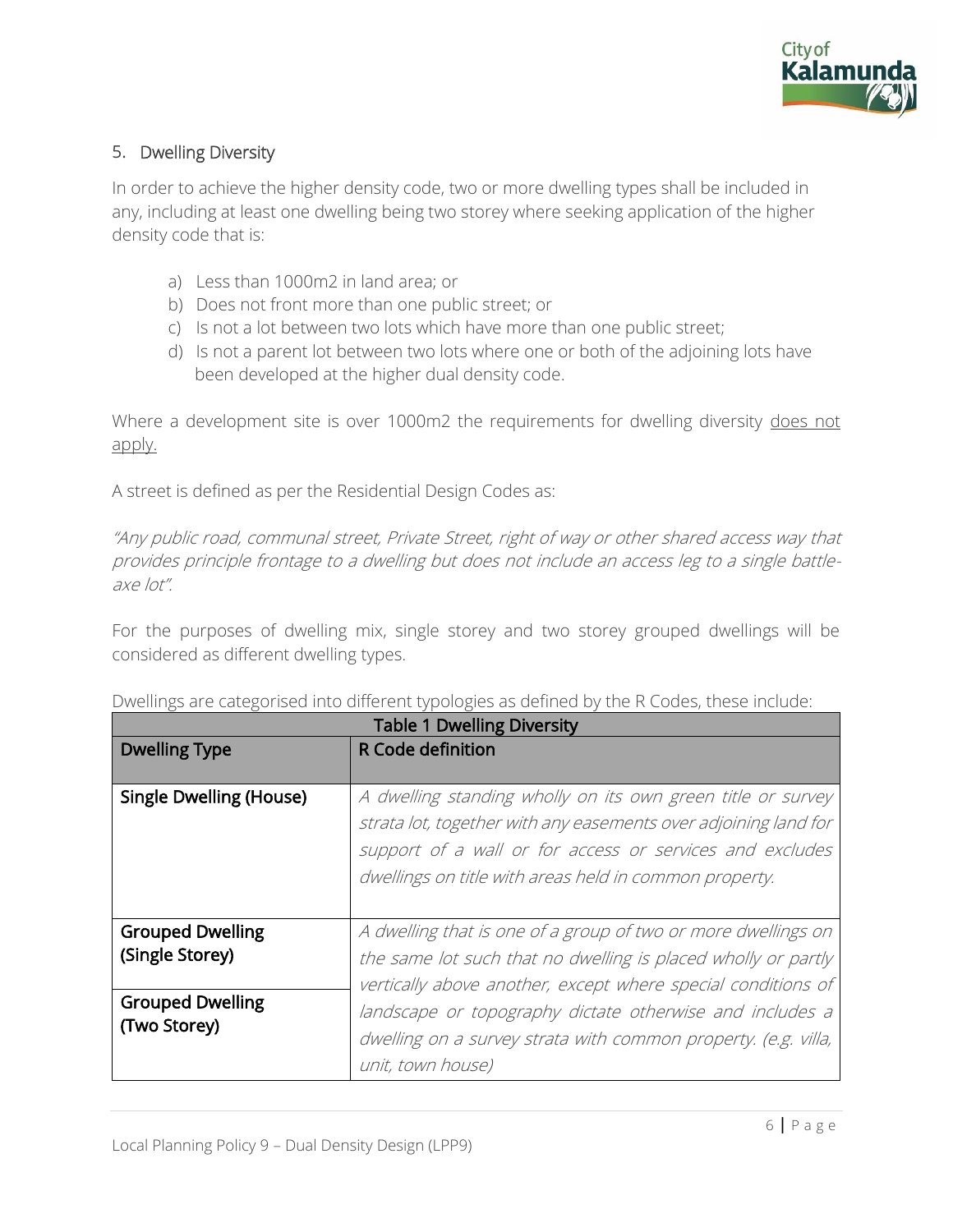

| <b>Ancillary Dwelling</b>                     | Self-contained dwelling on the same lot as a single house<br>which may be attached to, integrated with or detached from<br>the single house.                                                                                                                                                                                      |
|-----------------------------------------------|-----------------------------------------------------------------------------------------------------------------------------------------------------------------------------------------------------------------------------------------------------------------------------------------------------------------------------------|
| <b>Multiple Dwelling</b>                      | A dwelling in a group of more than one dwelling on a lot where<br>any part of the plot ratio area of a dwelling is vertically above<br>any part of the plot ratio area of any other; but:<br>Does not include a grouped dwelling, and<br>Includes any dwelling above the ground floor in a<br>$\bullet$<br>mixed use development. |
| <b>Special Purpose Dwelling</b>               | Includes ancillary dwelling, aged or dependent persons<br>dwelling or a single bedroom dwelling: Attracts a 1/3 reduction<br>in site area requirement. Clause 5.1.1 C1.4 of the R Codes<br>Applies                                                                                                                                |
| <b>Aged or Dependent</b><br>Persons Dwelling. | Aged Person, is defined as a person who is aged 55 years and<br>over. Limited in plot ratio to 100m2 for grouped and 80m2 for<br>multiple dwelling format.                                                                                                                                                                        |
| <b>Single Bedroom Dwelling</b>                | A Single bedroom dwelling is defined as a dwelling that<br>contains a living room and no more than one other habitable<br>room that is capable for use as a bedroom. Maximum plot<br>ratio of 70m2                                                                                                                                |

#### 6. Policy Principles

- a) The protection of neighbourhood and streetscape character via the local planning policy recognised as a core town planning responsibility of local government. The Residential Design Codes, a Statement of Planning Policy, encourages local government to prepare local planning policies to address local issues of streetscape and neighbourhood character.
- b) The Codes state: In established areas there appears to be a consensus that new development should follow the characteristic patterns of housing types, street setbacks, scale, front gardens and street rhythm.
- c) The City of Kalamunda incorporates a diverse range of housing stock which is characterised by varied streetscapes some of which have a relatively consistent scale and form. This policy aims to protect and reinforce the existing development patterns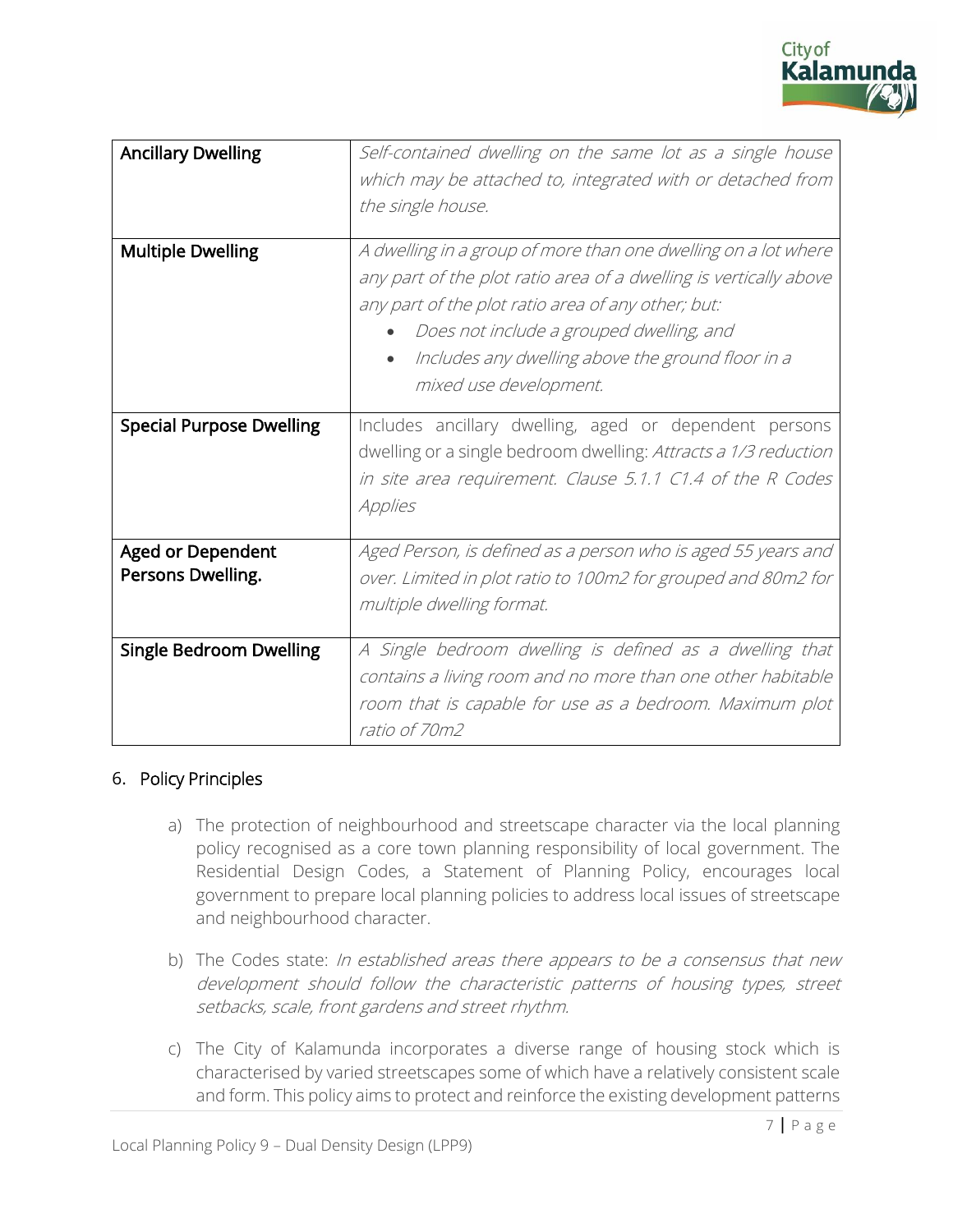

identified in different parts of Kalamunda City through appropriate design parameters, whilst also encouraging innovative housing design that meets the needs of a changing community.

- d) A minimum development site area requirement encourages developers to achieve better design outcomes by generally incorporating a wider development site frontage (generally when two side-by-side lots are combined) and a single access point. This requirement seeks to encourage neighbouring land owners to collaborate to achieve joint development outcomes such as joint access driveways through use of reciprocal rights of carriageway or easements registered on title for mutual access, which reduces the prominence of driveways and crossovers within the streetscape.
- e) A minimum development site area requirement or minimum of two street frontages creates an opportunity for greater passive surveillance and contiguous streetscape outcomes which can be achieved whilst promoting Crime Prevention through Environmental Design (CPTED) urban design principles for safer community design.
- f) Corner lot development scenarios are identified as a core opportunity for higher density housing with dwellings / lots being able to have their own street frontage and therefore promoting consistent streetscape and passive visual surveillance.
- g) Where a development site is provided with a mixture of dwelling types, it will cater for varying demographics, and thus providing for a diversity in housing. This is considered to be a highly desirable outcome as it will allow for a range or family types from single person to families within a development. As a primary objective, it is deemed acceptable for an exemption to the 1000m2 land size requirement in order to achieve dwelling mix.

#### 7. Adjoining Property. Joint Site Access and Reciprocal Rights of Carriageway.

- a) Where a dwelling mix cannot be achieved nor is the site located with access to two public streets. Or in between to lots which have access to two public streets, an applicant may wish to achieve the higher density code by collaboration with a neighbouring property owner to meet the 100m2 land area requirements.
- b) A land owner may submit a development application in conjunction with and approval of an adjoining land owner. All land owners will need to sign a joint development application form and agree to the plan of development.
- c) Site development may be staged with access constructed to standards specified by the City in a configuration acceptable to the City's Engineer.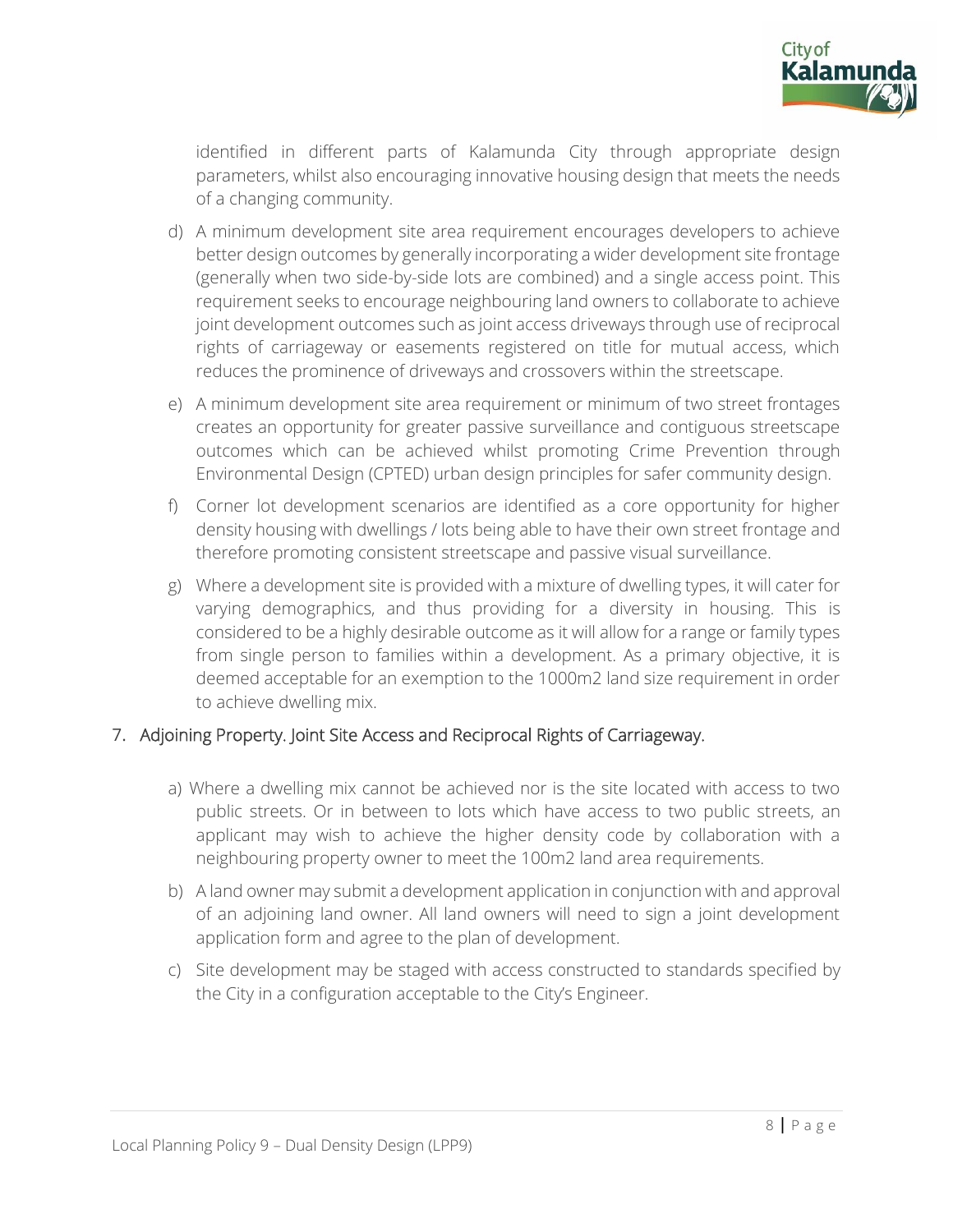

# 8. Policy Principles

A minimum lot size requirement is the Scheme requirement for the following reasons:

- a) The City makes provision for adjoining land owners submit a development application concurrently to form a "site" with 1000m2 of land or greater. Allowance for site to develop at a time has been made by provision of joint site vehicular / pedestrian access.
- b) The policy allows for adjoining lots (not amalgamated) to form one development site for the purposes of application for the higher dual density code through reciprocal rights of carriageway / easements being created to form a development site greater than  $1000m<sup>2</sup>$  or to achieve a development site with two or more designated street frontages.
- c) Sites may still be amalgamated to meet minimum lot size or more than two street frontage requirements.

#### 9. Retaining of Dwelling.

Where an existing dwelling is proposed to be retained as part of any subdivision, grouped dwelling or multiple dwelling development or mixed use development, the retained dwelling must be upgraded, as determined by the City of Kalamunda, so that the external appearance of the dwelling is of equivalent maintenance standard to a new development.

# (See Local Planning Policy 8 – Retention and Upgrade of Grouped Dwellings (LPP8) for reference)

In addition to the requirements of Local Planning Policy 8 – Retention and Upgrade of Grouped Dwellings the additional requirements for retaining any dwelling are applicable in dual density coded areas:

Where a dwelling is retained the required upgrading shall involve the following elements:

- a) Car parking bays, Carports and garages shall be designed as to blend with the main dwelling with respect to roof design, roof pitch, colours and materials. If for example the dwelling is brick, the pillars to the carport should be in a matching brick or brick render.
- b) All non-original extensions or additions that are viewable from the street and not of a material or colour matching the original dwelling, shall be demolished. This requirement includes the removal or upgrade carports and garages, patios and pergolas that are visible from the street and which are not part of or compatible with the colours and materials of the original dwelling. Structures may be retained to the rear of the dwelling.
- c) All roofing to be upgraded, either repainted or replaced. This shall include exterior guttering and downpipes.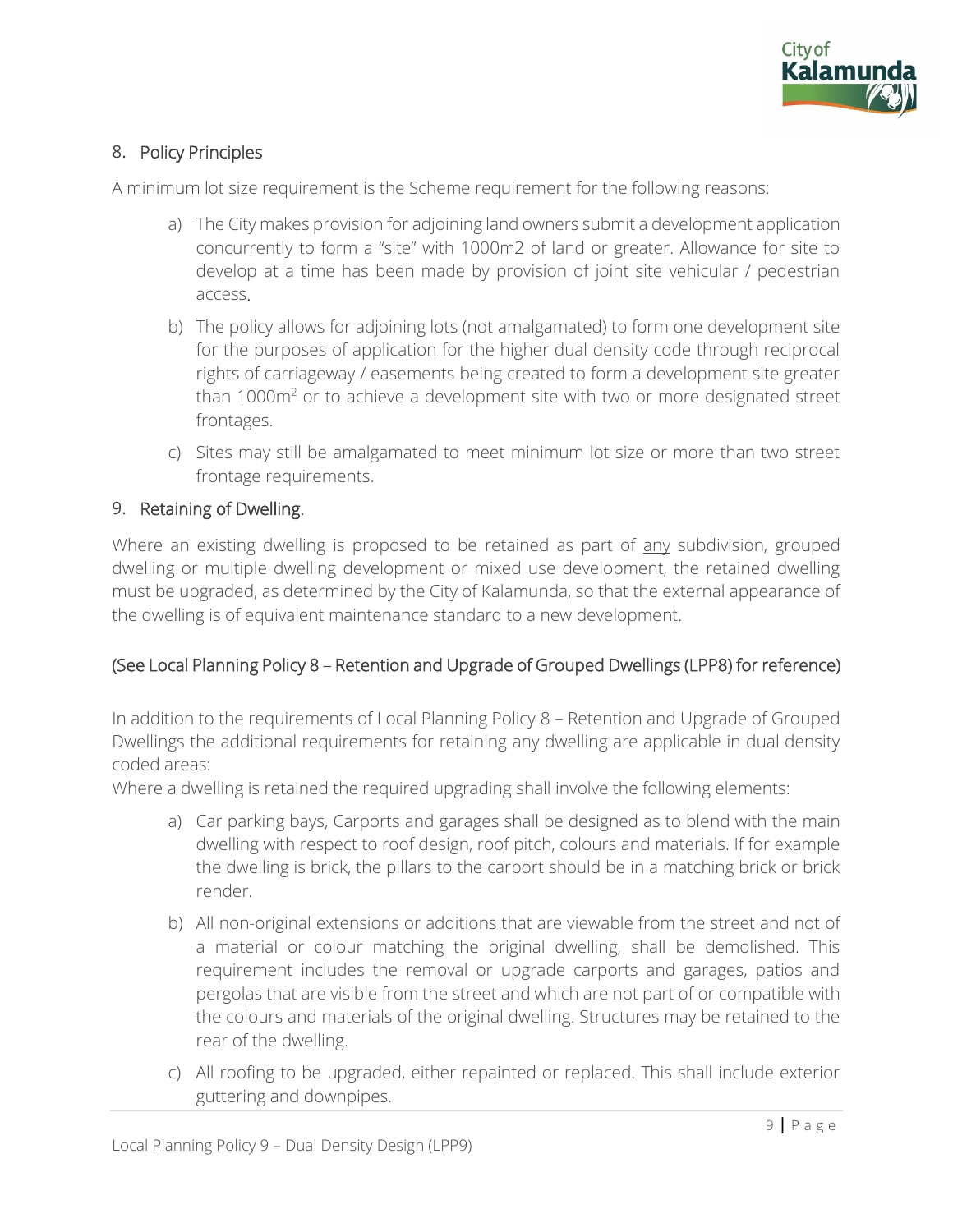

- d) All garage doors viewable from the street are to be replaced if not in a condition which is deemed to be of an equivalent maintenance standard for a new dwelling.
- e) Building façade to be upgraded and repaired. This may include rendering existing brick or painting to a neutral colour or painting existing rendered façade. This may also include upgrading façade material (Hardy plank / fibro where applicable) or repointing of brickwork, repairing / replacing or repainting window frames.
- f) Replacing or repairing driveways and crossovers which are undrained, extensively cracked and or in a state of disrepair.
- g) Replacement of substandard or asbestos boundary fencing. Where fencing is deemed a Dividing Fence the applicant shall liaise with the adjacent property owner(s) and shall abide by the requirements of the Dividing Fences Act 1961.
- h) Where retention and upgrade to an existing dwelling(s) are sought, the applicant shall provide a schedule of works in accordance with the requirements of Local Planning Policy P-Dev. 61- Retention and Upgrade of Grouped Dwellings.
- i) Compliance with Sustainable Design Principles, Clause 14 of this policy.
- j) Compliance with all other requirements of this policy.

#### 10. Policy Principles

- a) Encourage replacement development which is of a higher standard in terms of sustainability, energy efficiency and better streetscape and urban design outcomes. Where a dwelling is proposed to be retained, it shall be upgraded to a maintenance standard of a new dwelling regardless of dwelling type.
- b) A key objective of this policy and the Local Housing Strategy is to improve design and amenity of existing neighbourhoods. By requiring the replacement and / or upgrade of all existing buildings, this provides the developer with the ability to achieve a higher standard of building design including energy efficiency, sustainability and urban design objectives of this policy.

The removal of all buildings may allow for better articulated and designed development sites where space utilisation is maximised, and higher density outcomes can be achieved more succinctly.

# 11. Dwelling Orientation & Legibility

Dwelling(s) shall be designed and oriented to address the public street, right of way, communal driveway and public open space.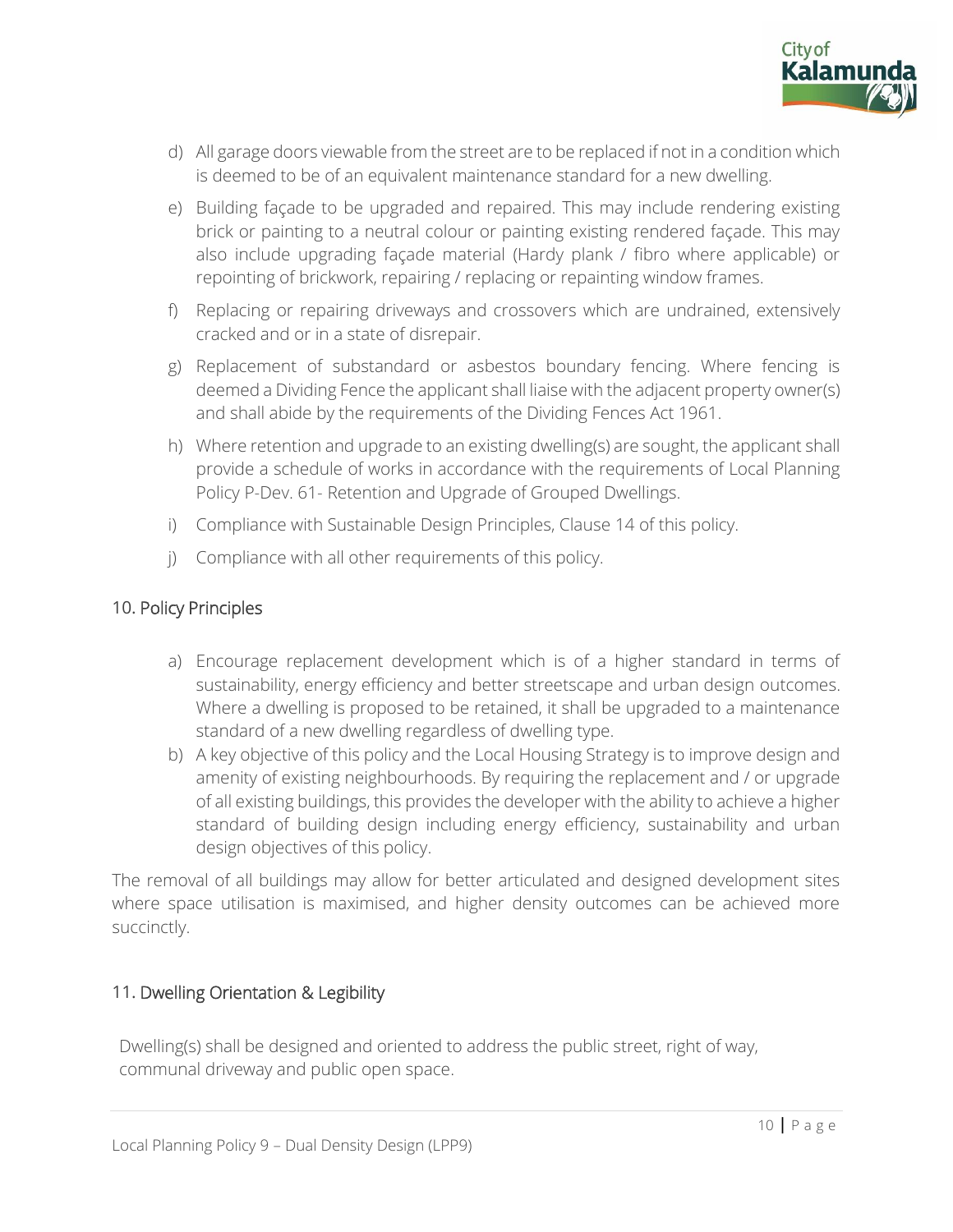

- a) Each elevation fronting a primary or secondary street shall be provided with openings to habitable rooms of not less than 1.5sqm in surface area to provide visual surveillance to and from the dwelling. Blank facade walls facing a street will not be permitted.
- b) For dwellings that are fronting the street the front door to a dwelling shall be orientated in clearly legible location. For dwellings which do not front the street, the front door shall be visible from the access driveway.
- c) To accentuate and identify a dwelling front entry, architectural features such as porticos or verandahs may be added to direct a pedestrian toward the primary entry to a dwelling or building.
- d) Where Multiple Dwellings or Mixed Use development is proposed, a clearly defined communal entry or courtyard shall be provided.
- e) Where more than 5 dwellings are proposed within any development, the proposal shall include 'way finding' signage and maps where applicable, to provide and assist visitors and residents; with intercom controls to manage visitor access to private areas.

#### 12. Dwelling Design and Scale

Dwellings should be designed with appropriate scale and proportion to the streetscape and human scale.

Design solutions for the design of buildings will include the following considerations:

- a) Changes in texture, material, detail and colour to modify the prominence of certain elements.
- b) Public artwork or treatments to exterior blank walls.
- c) Plant equipment, solar energy systems and stormwater collectors should be carefully designed to avoid visibility from surrounding spaces and buildings.
- d) Using materials that complement prevailing materials found in the surrounding area.
- e) Being aware that lighter colours project forward, whereas darker colours recede.
- f) Horizontal elements can reduce building bulk, whereas vertical elements may add to bulk.
- g) Roof treatments should be integrated with the building design and proportionate to the overall building size, scale and form.
- h) Roofing material and colour should complement the building.
- i) The use of good quality and robust materials, finishes and elements, resilient to wear and tear, and easy to repair and upgrade.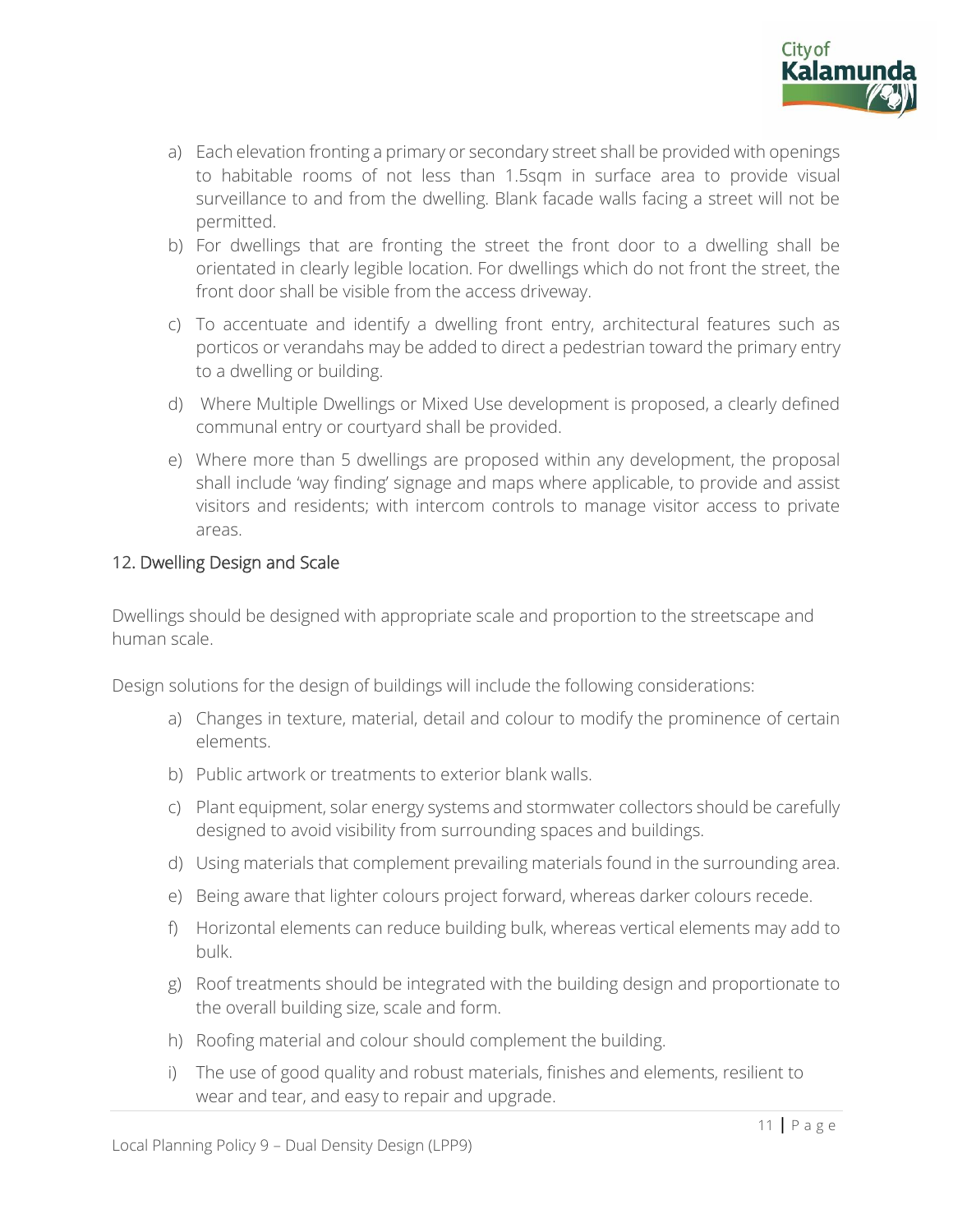

j) Safety and security is promoted in building design providing for clearly defined public versus private spaces, providing well-lit communal spaces and access points appropriate to the size and scale of the building(s).

# 13. Policy Principles

Best practice design achieves an appropriate built form by responding to its site as well as surrounding built fabric, in a considered manner, mitigating negative impacts on the amenity of neighbouring properties and the public realm.

#### 14. Stormwater Drainage

A stormwater management plan shall be submitted in accordance with Clause 5.3.9 and 6.3.8 of the R Codes, as part of any development application for redevelopment in dual density coded areas.

Details shall include:

- a) Stormwater drainage plan demonstrating the containment of storm water run-off within the site. This should be contained on-site using a method approved by the City's engineer.
- b) Stormwater retention to the existing dwelling to upgraded to current standards as per City of Kalamunda's standards and specification.
- c) Paths and driveways should be developed using pervious materials.

Refer to Appendix 4 for further information on pervious treatments.

#### 15. Policy Principles

- a) By requiring a minimum amount of landscaping and other features, building bulk and hard surfaces can be reduced, making streets more attractive and inviting, while stormwater management can be more effective.
- b) Prioritisation of soft landscaping in redevelopments to facilitate a reduction in stormwater runoff and wastage, and provide for streetscapes which accommodate water infiltration.
- c) Provision of surfaces which accommodate water infiltration with redevelopments.

Refer to Appendix 7 for further information regarding rain tanks to accommodate on-site drainage.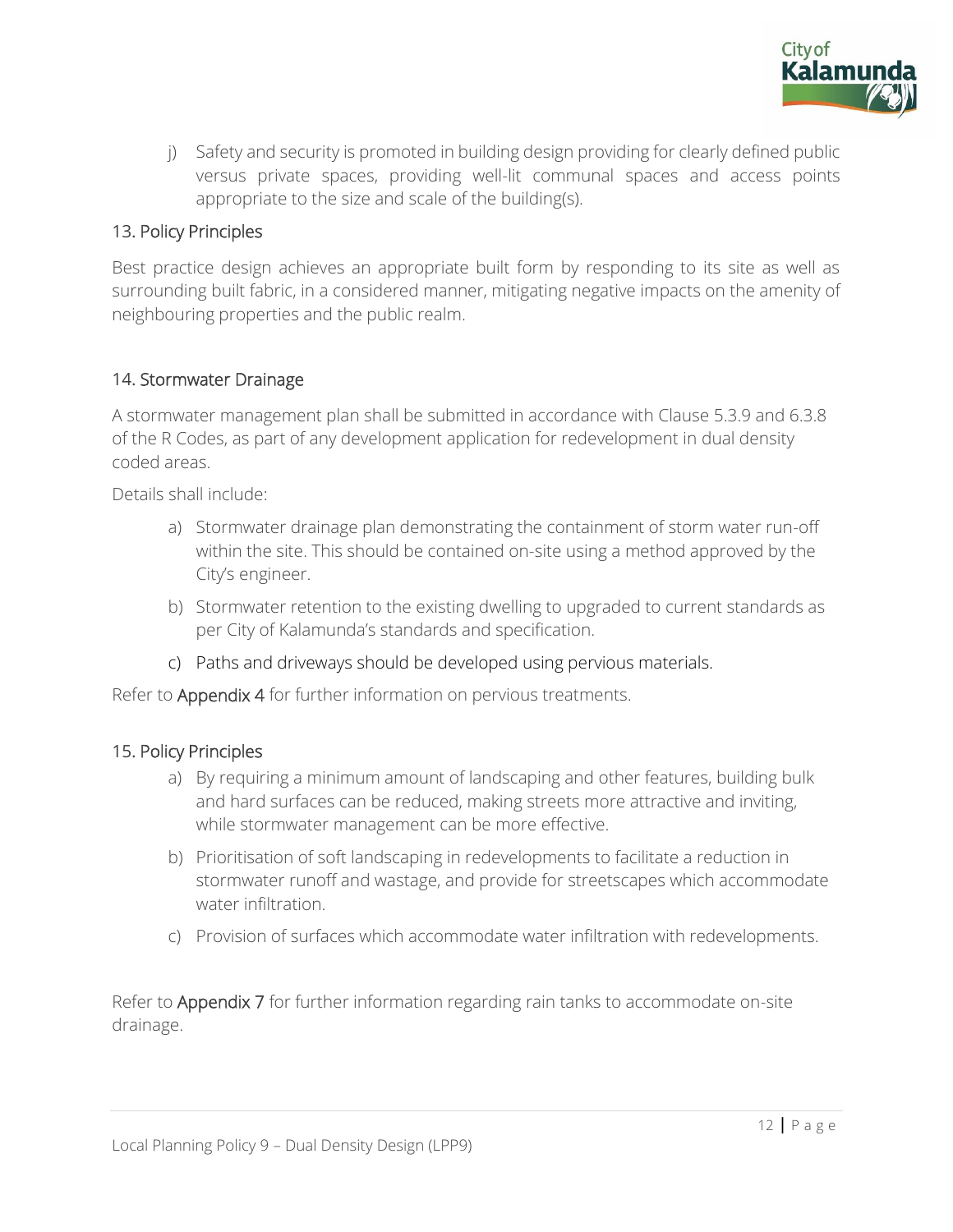

# 16. Utilities and Facilities

Essential utilities and facilities being provided and located in a suitable location.

- a) All waste services and bin storage areas shall be located behind the front building line and shall be appropriately screened so as not to be seen from the street.
- b) For developments of two or more dwellings, bin pads shall be provided within the verge area to the satisfaction of the City.
- c) All store rooms shall be located behind the front building line and shall be appropriately screened so as not to be visible from the street.
- d) All clothes drying areas shall be located shall be located behind the front building line and shall be appropriately screened so as not to be seen from the street. In the case of multiple dwellings, any clothes drying facilities located on balconies shall be screened so as not to be seen from the street or approach to the dwelling.

#### 17. Policy Principles

a) By requiring additional standards for the provision of essential services, the visual presentation of such services will create a more visually appealing development, with rubbish bins and clothes washing screened from the street and to the approach to dwellings and buildings.

#### 18. Vehicular Access and Visitor Parking

Where available, vehicular access shall be from a secondary street, right of way or communal access-way and the number of crossovers for any development shall be minimised.

#### 19. Vehicular Crossovers and resident parking.

Further to the requirements of the Scheme, the number of crossovers for any development not located on a freehold lot shall be limited to one access point per site frontage, with the following requirements applicable:

- a) Where common property driveways are proposed, all vehicle access and crossovers shall be via the common property driveway and second crossovers to the primary street frontage will not be permitted.
- b) For the purpose of pedestrian safety and visual amenity, crossovers shall be restricted to one per street frontage per lot.
- c) Private parking should be located where it is not visible from the street. Garages and carports shall be located behind the front setback line and orientated towards the access driveway rather than facing the street frontage.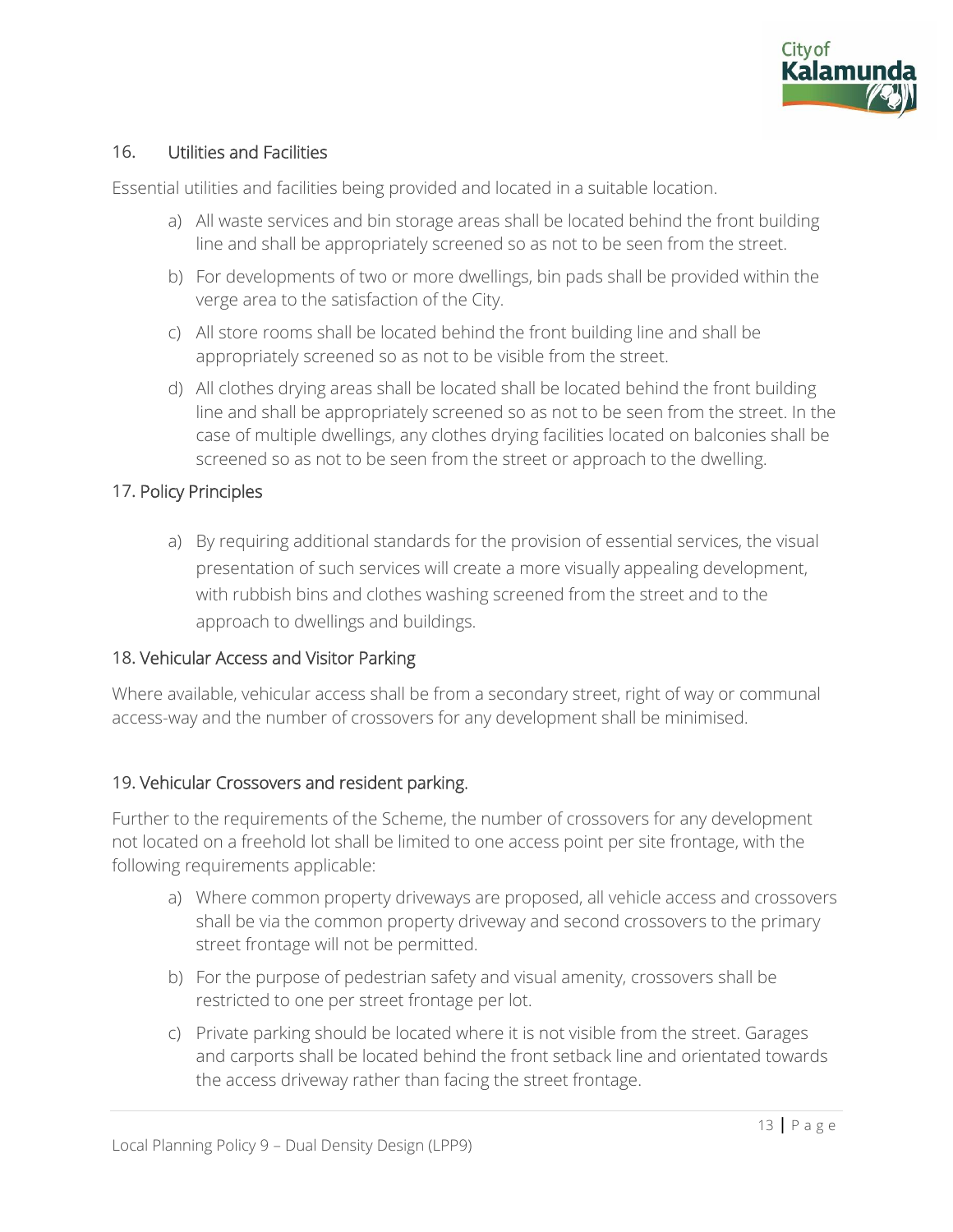

| <b>Table Two Garage and Carports</b> |                                           |  |
|--------------------------------------|-------------------------------------------|--|
| Higher Residential Design Code       | Minimum Carport / Garage Setback Required |  |
|                                      | (Primary Street)                          |  |
| <b>R30</b>                           | 4 metres                                  |  |
| R40                                  | 4 Metres                                  |  |
| R60                                  | 2 metres                                  |  |

- d) Private parking may be screened with vegetative planting
- e) Where a corner lot is being subdivided/developed the number of crossovers shall be limited to one single width crossover per lot/dwelling.

#### 20. Policy Principle

a) By reducing the number of crossovers, there is a lessor chance for conflict between vehicles and pedestrians; there will also be more opportunity to provide landscaping or open space in front of dwellings. This provision will apply to all subdivisions and development including freehold subdivision in dual coded areas.

#### 21. Street Walls and Front Fencing

Where proposed as part of a development or subdivision within a Dual Density Coded area, the following provisions apply:

Further to the requirements of the City's Policy P-Dev. 57 for Street walls, Fencing and Gates the following applies:

- a) Compliance with the requirements of the R Codes, Front fences and walls are not to exceed a maximum height of 1.8m. The portion of the front fence / wall shall be visual permeability above 1.2 metres from natural ground level being achieved. Private parking may be screened with vegetative planting.
- b) For corner lots, solid fencing along the secondary street boundary shall not exceed more than half the length of that boundary where it is behind the front setback area. The remaining length of fence shall be visually permeable above 1.2m in height. Refer to Appendix 6 for a diagram on secondary street fencing.
- c) Powder coated steel or aluminium sheeted fencing is not an acceptable material and will not be approved within the street setback area as defined by the R Codes.
- d) All retaining walls within the street setback area greater than 500mm as measured from natural ground level will require planning approval. All other retaining walls are subject to the requirements of the R Codes and any applicable Local Planning Policy for retaining and earthworks.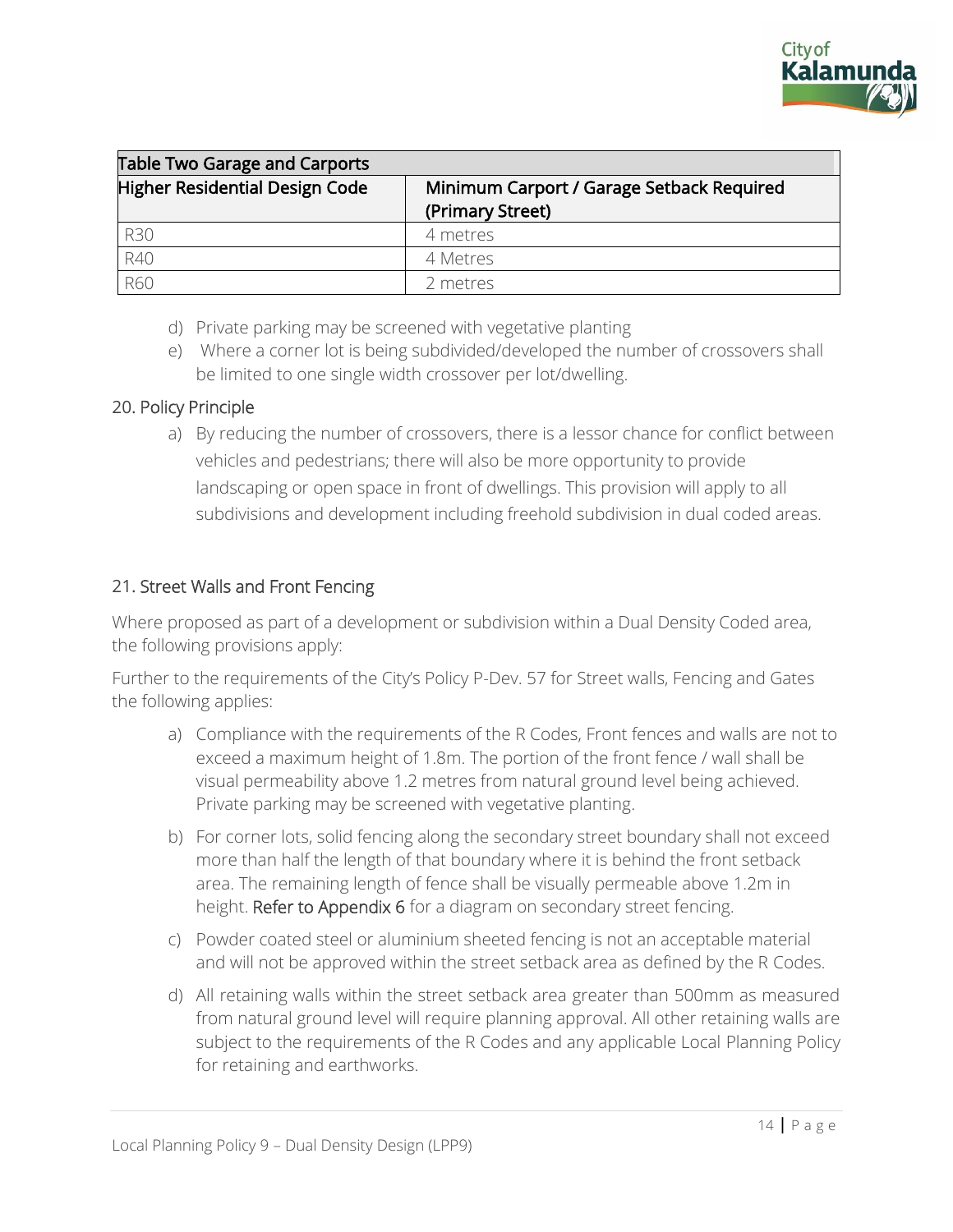

#### 22. Sustainable Design Principles

For the purpose of achieving the higher density coding of the dual density code, the following requirements must be achieved in order to satisfy the City's requirements for energy efficiency and sustainable design.

- a) Roofing materials shall be non-reflective. Black or dark coloured roofing material is not permitted.
- b) Solar panels, Provision of a minimum of 1.5kw photovoltaic solar panel system.
	- i. Solar panels to be orientated to be in a full sun from 9am to 3pm in midwinter
	- ii. Solar panels should be installed in a north-facing position with minimal shading. North-east facing solar panels are also ideal for collecting solar energy.
	- iii. New developments are encouraged to be designed to avoid overshadowing of solar energy systems on an adjoining site. An assessment of a development application will be undertaken in accordance with Clause 5.4.2 of the R Codes in each instance.

(Refer to Appendix 9 for a diagram on the positioning of solar panels.)

c) The Provision of a minimum of 3000 Litre capacity rain water tank shall be provided for on site where the subject lot exceeds 300m2 or one tank per four multiple dwellings. The rain water tank shall be plumbed to either a toilet or laundry within the dwelling; or alternatively an approved grey water reuse system that collects grey water from the laundry or bathroom and re-directs it for garden irrigation/ground water recharge.

(Refer to Appendix 8 for an additional information regarding Grey Water Treatment.)

- d) The dwelling(s) shall demonstrate a Nationwide House Energy Rating Scheme (NatHERS) star rating one star in excess of the current energy efficiency requirement of the Building Codes of Australia for Class 1A buildings; and
- e) The NatHERS star rating for the dwelling shall be certified by a NatHERS accredited energy assessor using NatHERS accredited software and shall be provided to the City at the development application stage.

Further to the requirements of Clause 5.3.1 and 6.3.1 Outdoor Living Areas of the R Codes

- a) Courtyards and or balconies should be orientated to achieve passive solar design and provided with access to unimpeded northern winter sunlight.
- b) Courtyards and or balconies should receive adequate cross ventilation and are open on at least two or more sides.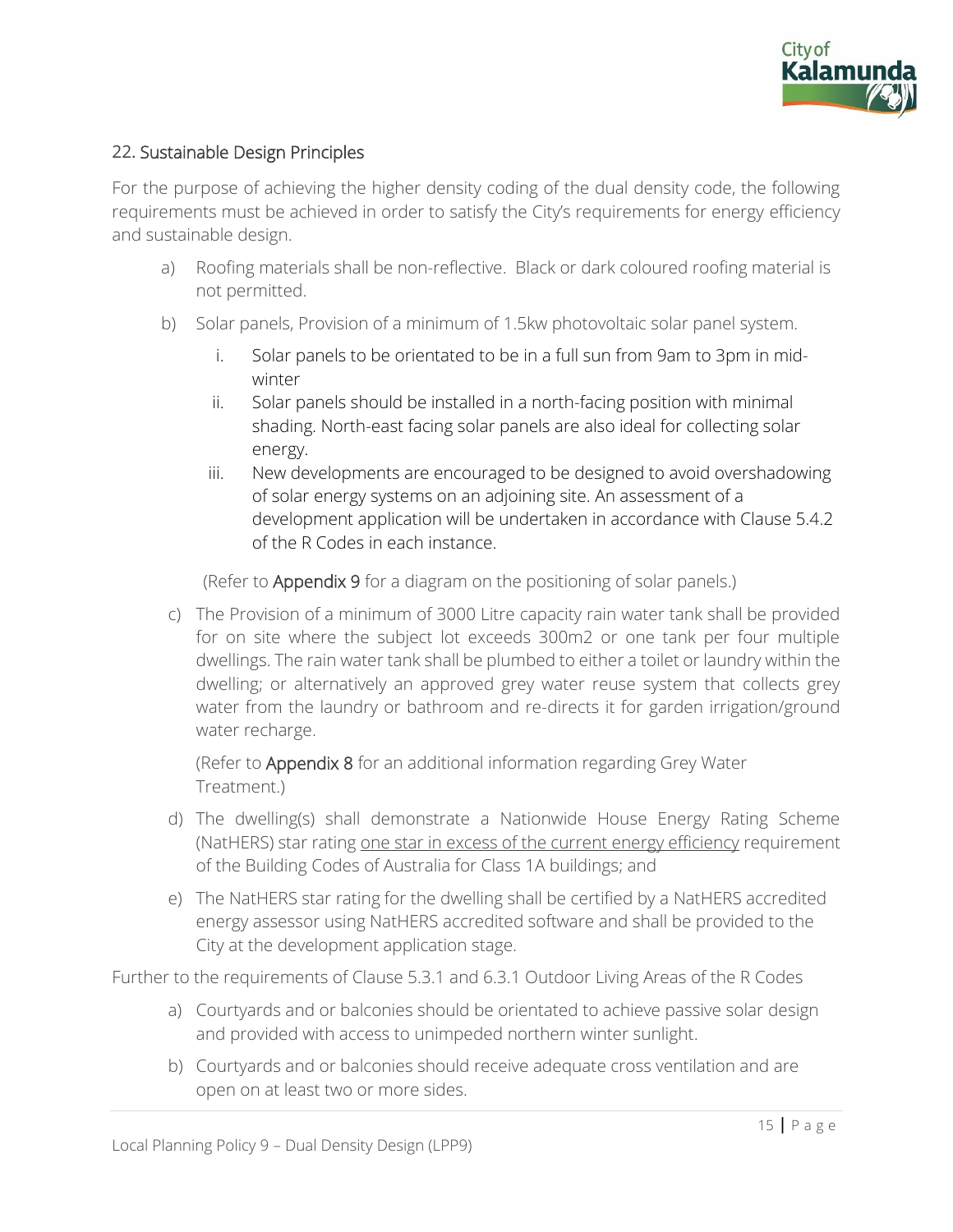

# 23. Policy Principles

- a) To encourage energy efficient and sustainable design principles into the design, siting and construction of new and redeveloped residential and mixed use buildings.
- b) Designing for sustainability promotes efficient design outcomes for environmentally friendly built form.
- c) Minimisation of heat loss through roof colour can lead to dwellings with better efficiency and cost savings to the home owner.
- d) Water recycling and water storage being promoted as an alternative method to mains water usage, providing sustainable alternatives for home owners.
- e) Encouraging adaptability in design and construction to ensure the longevity of the building.

# 24. Additional requirements for the properties with a frontage to Hale Road Forrestfield or Kalamunda Road High Wycombe zoned Dual Density R35/R60.

When considering an application for approval of development or when making a recommendation to the Western Australian Planning Commission (WAPC) in respect of a subdivision for properties coded R25/60 with frontage to Hale Road Forrestfield or Kalamunda Road High Wycombe. Council may not approve development unless

- a) The development creates or maintains adequate visual surveillance and provides for activated frontages to any secondary streets, public spaces and/or visual access links.
- b) The development is designed to manage noise impacts associated with Hale Road or Kalamunda Road utilising quiet building design, including but not limited to double glazing of windows and the locating of bedrooms furthest away from the Hale Road or Kalamunda Road frontage and taking into consideration any Main Roads (MRWA) policy requirements.
- c) Buildings may be built of up to three storeys (12m) in height may be permitted in accordance with the R Codes, and the Draft Design WA Guidelines.
- d) Site access shall be provided from a road frontage other than Hale or Kalamunda Roads where a development site has two or more street frontages.

#### 25. Policy Principles

a) The provisions aims to encourage access from a secondary street other than Hale Road in Forrestfield or Kalamunda Road in High Wycombe where density provisions are proposed to be increased to a maximum of R60. This will mitigate the potential traffic impact of additional vehicular movements onto Hale and Kalamunda Roads.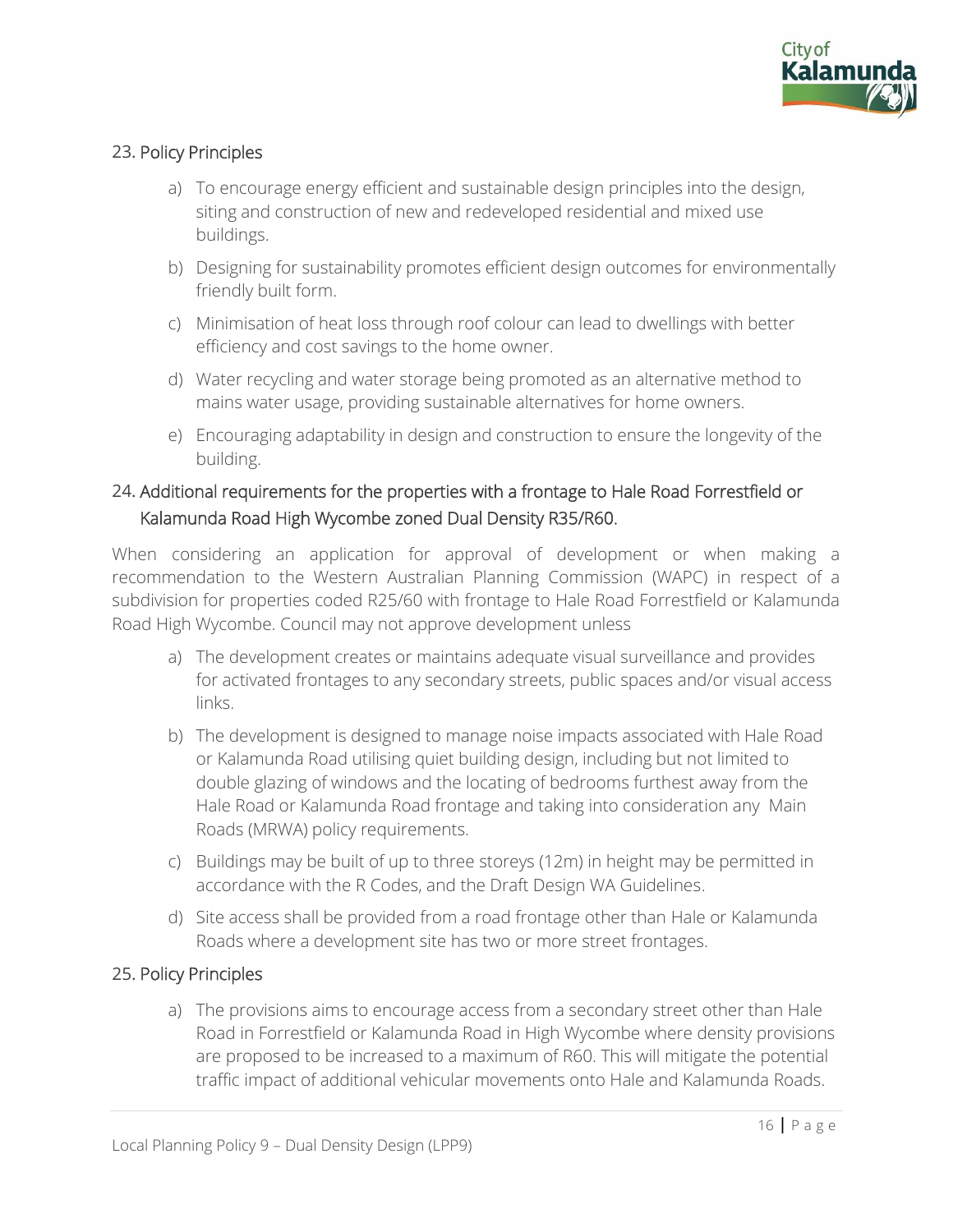

b) The provisions provide an opportunity to reduce new development vehicular access to both Hale and Kalamunda road as well as providing for safe access and egress into newly redeveloped properties.

# 26. Multiple dwellings with Areas with an R Code R40 or higher

Part 6 of the R Codes specifies a set of design elements which aims to ensure that the development of multiple dwellings occurs having due regard for the existing development pattern and context to the desired future built form of the locality. Table 4 Column 3 of the R Codes provide for a plot ratio density calculation in lieu of a site area per dwelling calculation. This method of calculating density represents a building floor area based calculation via plot ratio to determine density and the number of dwellings permissible on a development site.

Note that in accordance with Planning Bulletin 113/2015 this applies to development proposed at the R40 code or higher.

Plot ratio is defined in the R Codes as:

The ratio of gross plot ratio area of buildings on a development site to the area of land in the site boundaries.

Plot ratio area is defined in the R Codes as:

The gross total area of all floors of buildings on a development site, including the area of any internal and external walls but not including:

The gross total area of all floors of buildings on a development site, including the area of any internal and external walls but not including:

- i. The areas of any lift shafts
- ii. Stairs or stair landings common to two or more dwellings
- iii. Machinery, air conditioning and equipment rooms
- iv. Space that is wholly below natural ground level
- v. Areas used exclusively for the parking of wheeled vehicles at or below natural ground level
- vi. Storerooms
- vii. Lobbies, bin storage areas, passageways to bin storage areas or amenity areas common to more than one dwelling or balconies, eaves, verandahs, courtyards and roof terraces

Further to the requirements of Column 4 of the R Codes, Clause 6.1.1 P1 of the R Codes provides for a design principles assessment for determining building bulk and scale. When assessing plot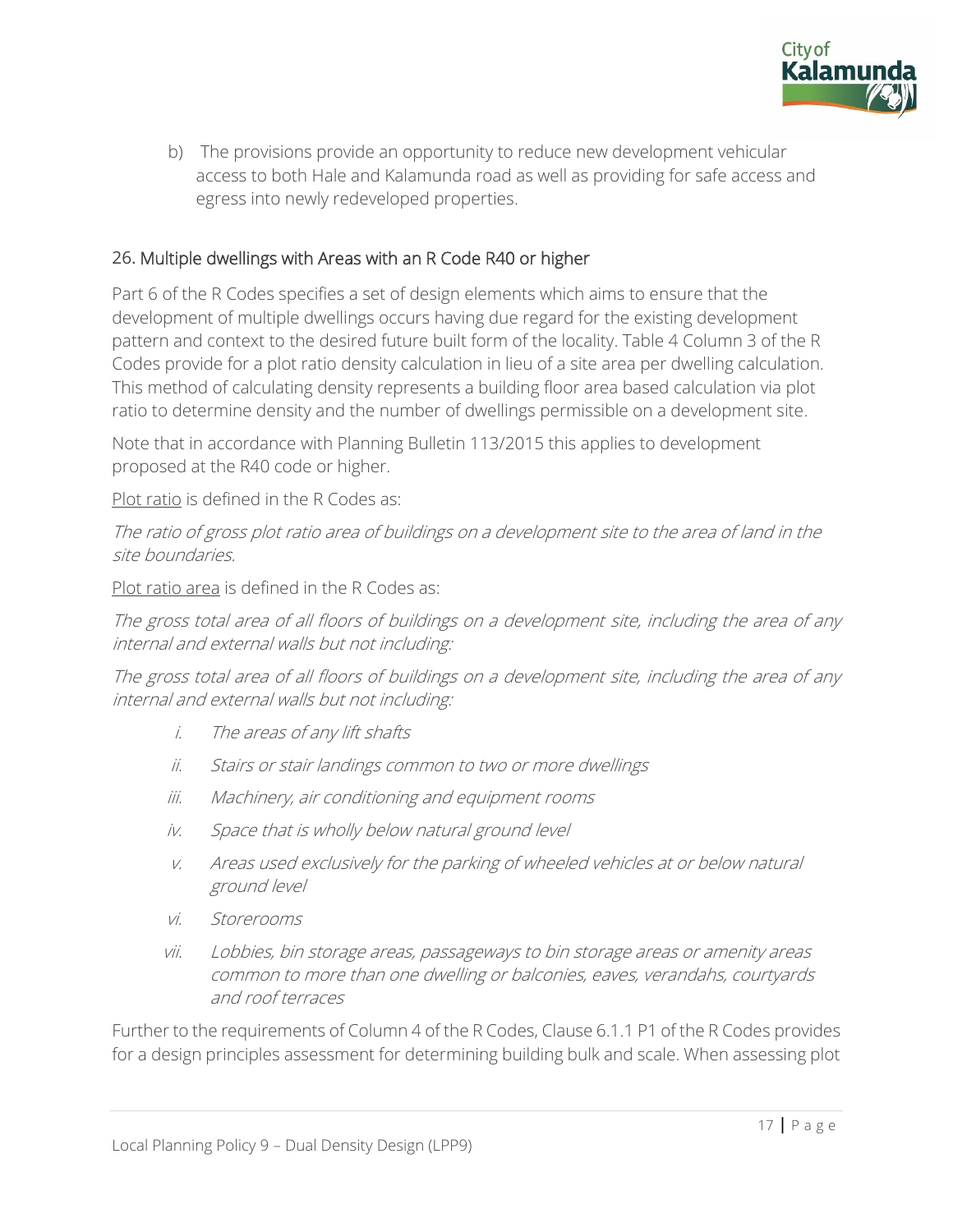

ratio it is determined that a maximum of 25% plot ratio floor space variance may be applied for in the following circumstances:

- a) The development does not seek any variation to requirements of this policy.
- b) The development provides communal facilities or communal open space which provides additional benefit the residents of the development and designated as common property on any associated strata plan. This may include the one or more of the following:
	- i. Common Gymnasium facilities
	- ii. Communal barbeque and associated area and facilities
	- iii. Communal swimming pool and/or spa
	- iv. Communal roof top garden
	- v. Communal food growing area
- c) The development does not seek any other variation to the requirements of the Deemed to Comply provisions of the R Codes.

Plot ratio variance calculation table

| Table Three Plot Ratio Variance   |                         |                             |
|-----------------------------------|-------------------------|-----------------------------|
| <b>Density Code</b>               | Calculation             | <b>Plot Ratio Permitted</b> |
| $R40$ – where a plot ratio is 0.6 | 25% variance = $0.15$ . | 0.75                        |
| $R60$ – where a plot ratio is 0.7 | 25% variance = $0.175$  | ገ ጸ75                       |

#### Policy Principles

a) In order to meet the objectives of Directions 2031 / Perth and Peel 3.5 million strategies the City of Kalamunda has an infill dwelling target in which 47% needs to be achieved within existing urban areas within the City.

#### 27. Matters to be considered

The following matters will be given consideration in the assessment of applications for Residential Development in Dual Codes Areas.

Any relevant matters set out in Clause 67 of the Regulations and the objectives of the zone

- a) The impact of the proposed residential development on the amenity and character of residential areas, as viewed from a street, public space or neighbouring property.
- b) Whether any significant trees or other vegetation should be preserved.
- c) Whether the development application will still achieve a desired streetscape where a variation is applied.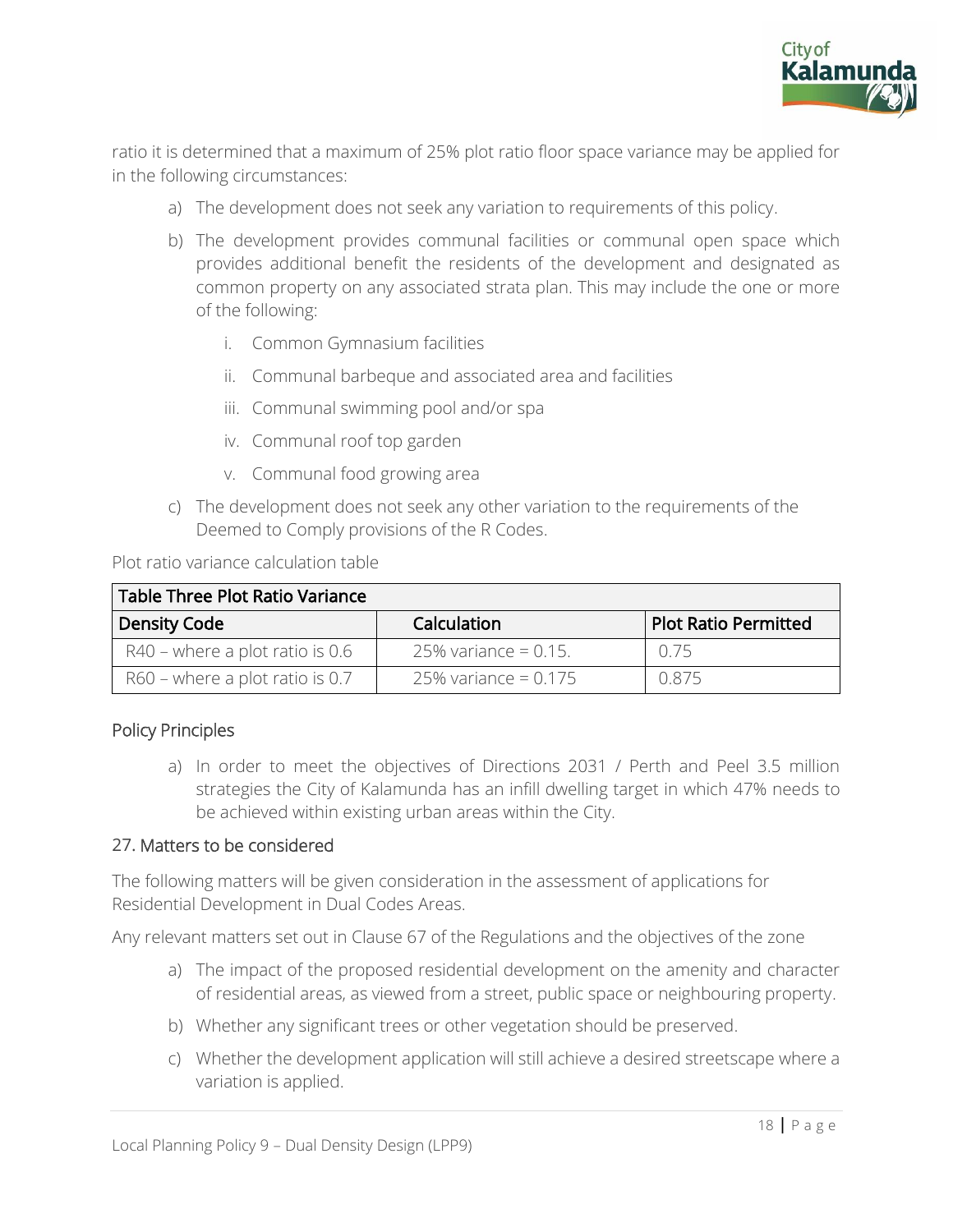

- d) The preservation of areas of useable on-site open space.
- e) Any special limitation on the development of the land by virtue of its size, shape or environmental/geographical feature.
- f) Whether support for the development application will set an undesirable precedent for similar sized surrounding lots.
- g) Comments received from affected adjacent property owners/occupiers.

#### 28. Variations to the Policy

Variations to the provisions of the policy will be considered having regard to Clause 17 of the Policy "Matters to be considered'. This will require the applicant to provide additional justification demonstrating how the proposal will not adversely affect adjoining property owners, the streetscape or the amenity of the locality.

The City may undertake consultation with adjoining affected property owners/occupiers as part of the assessment process.

| Legislation      | City of Kalamunda Local Planning Scheme No.3 |
|------------------|----------------------------------------------|
| Adopted          | 28 November 2017 OCM 221/2017                |
| Reviewed         |                                              |
| Next Review Date |                                              |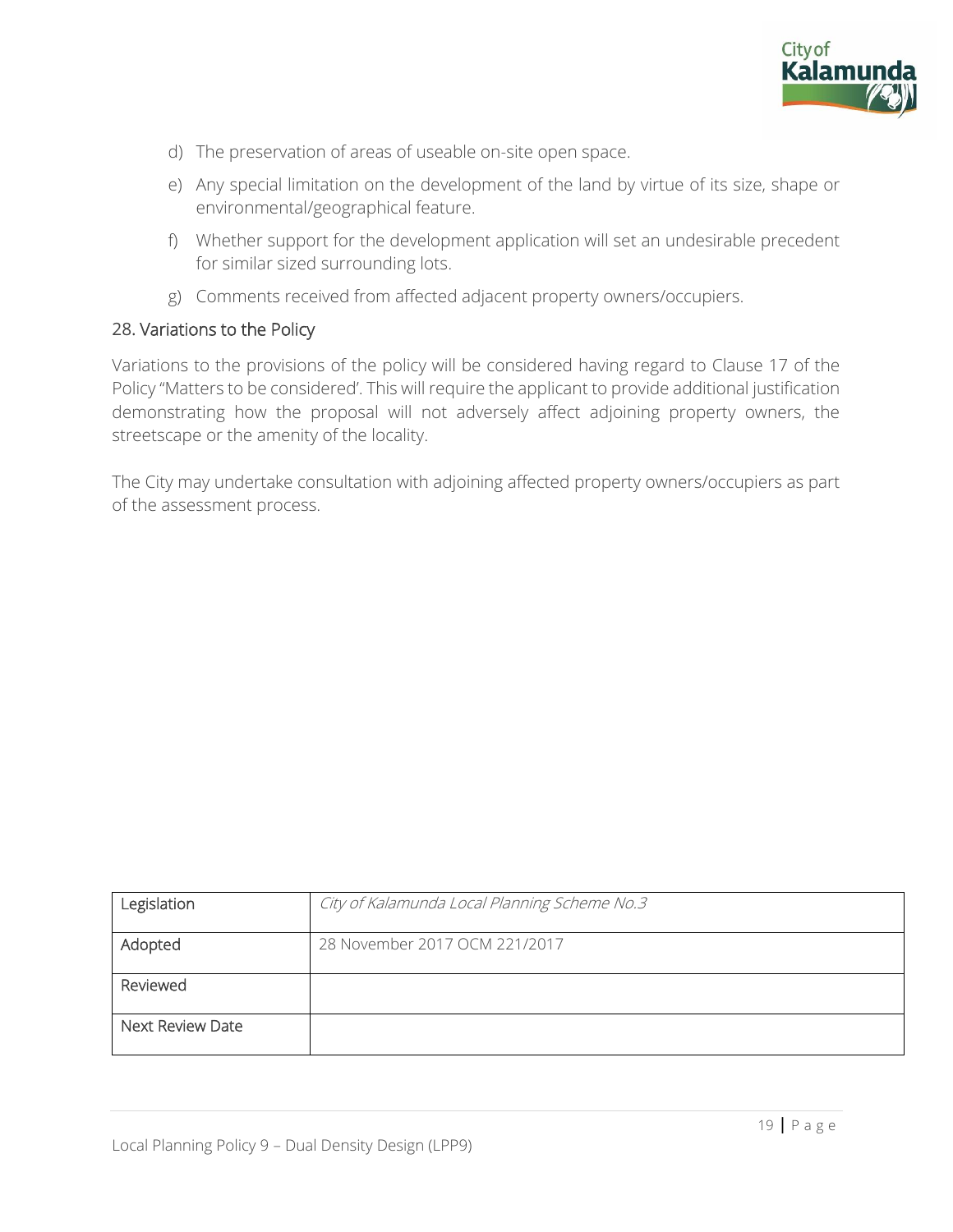

# Appendix 1: Forrestfield Dual Density Coded Precinct

Map updated with correct zoning

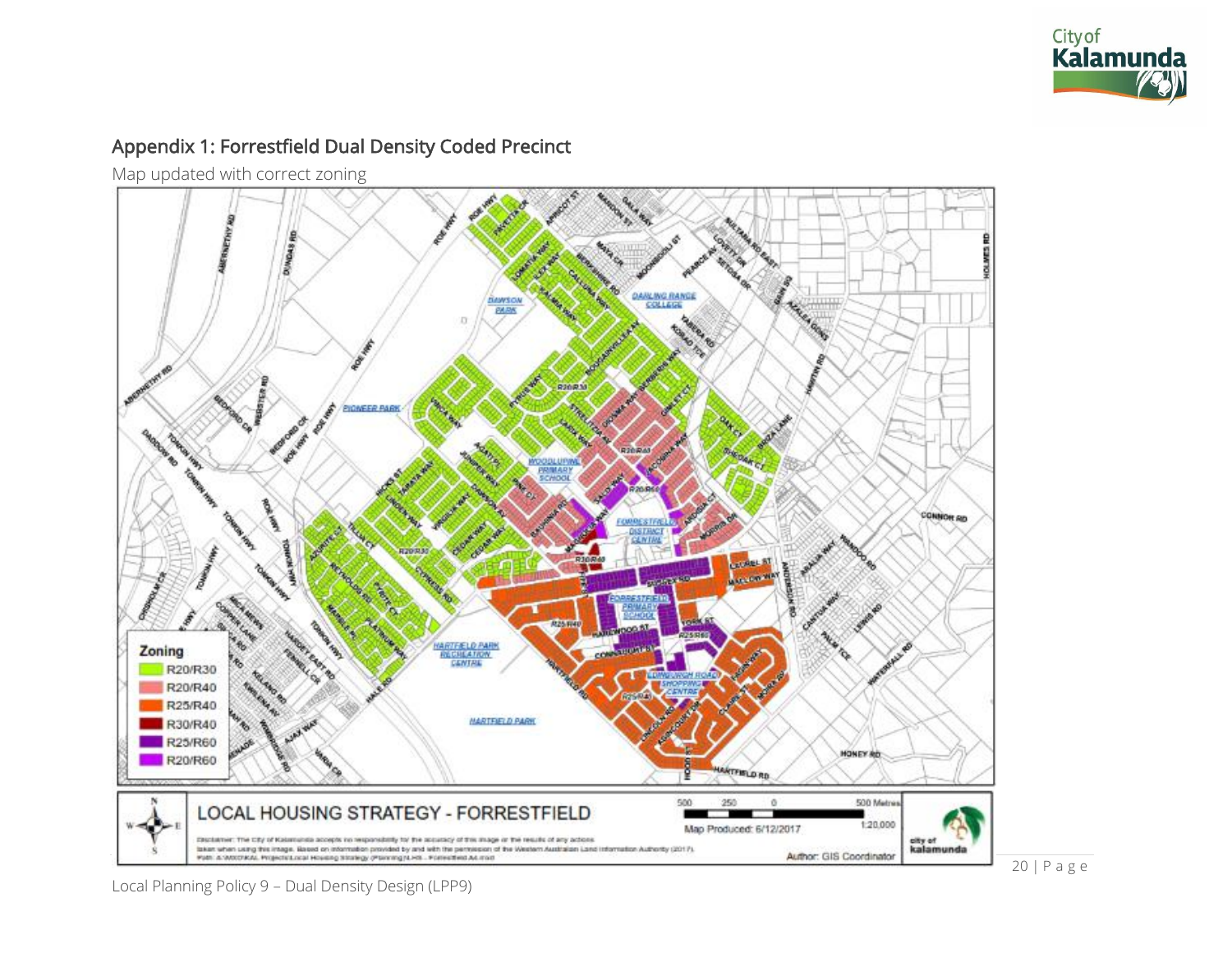



# Appendix 2: High Wycombe and Maida Vale Dual Density Coded Precinct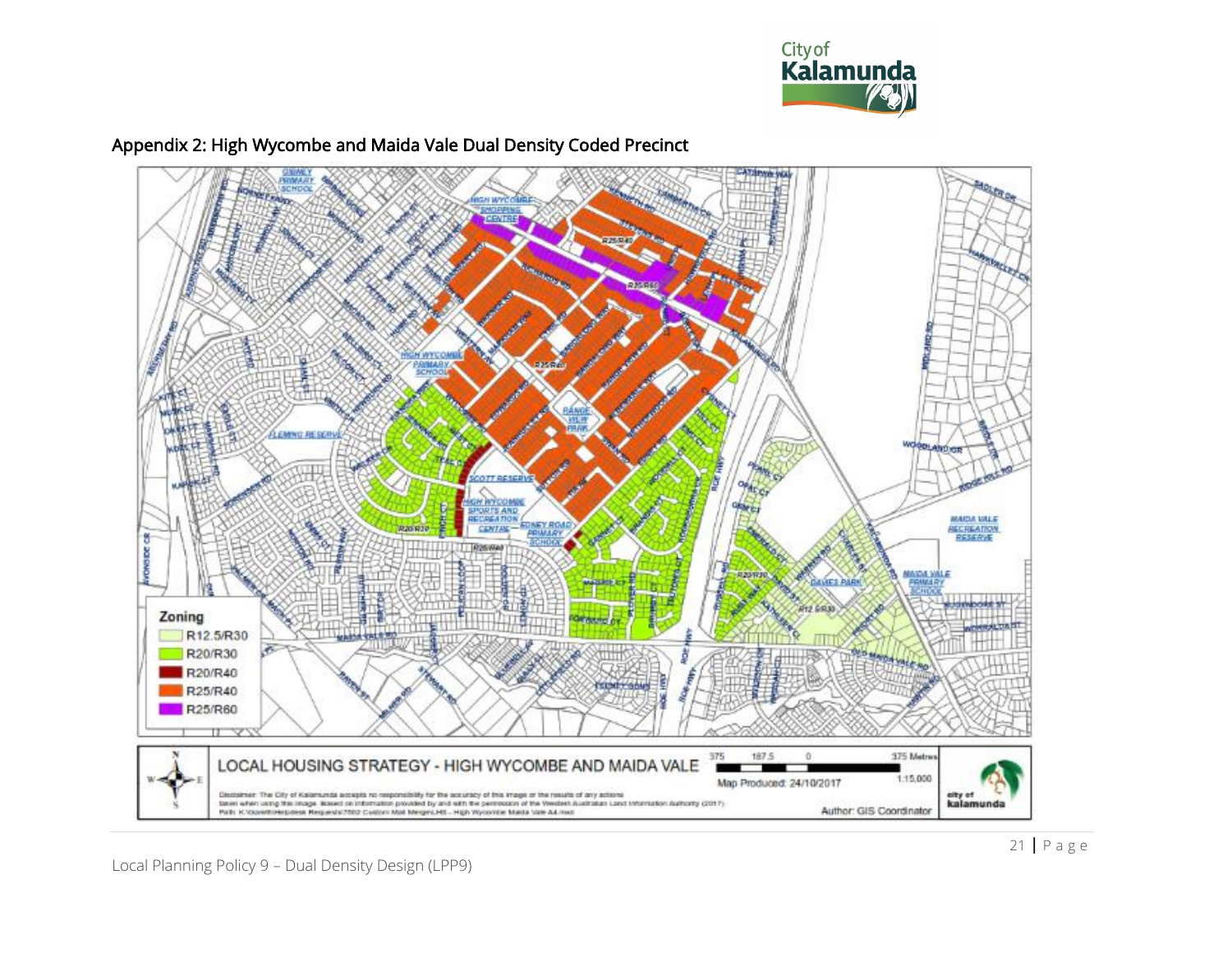

#### **BARROW RD. BON RD MORAN RD FLIZABETH ST INOWEALL RD** 180001010  $\frac{5}{\text{snk} \cdot \text{sr}}$ HEDLEY Б JORGENSE **KALAMUNDA** CURRENA **DOOS PARK SCHOOL KALAMUNDA** TOWN<br>CENTRE R10/R20 stylen a **NEAD ST** 9 쿟 **LEDISLE** sa. **Ball BURT ST RECREATION RD ARE WAY** R20/R40 **STORETT LANE BRD RD** KALAMUNDA HIGH **KALAMUNDA** SUNSET CR SHIRE **CIRKUL RD** OFFICE **BENBULLEN RD** ANDREW ST **LILLIE ST** 日 **R10/R30 BLAM RE RD** 뙀 ğ **COTHERSTONE RD** g n n **HOULA** COLORS RD E Zoning **WINSOR RD LYMORURST RD** R10/R30 R10/R20 LYNDHUSST RD R10/R30 BETTLRD **CARDINAL** R20/R40 SEYMOUR RD c, R30/R40 **FRANCIS RD KALAMUNDA GLADES** LOCAL HOUSING STRATEGY - KALAMUNDA CENTRE 300 150  $\overline{v}$ 300 Motres 1:12,500 Map Produced: 24/10/2017 Declaimer: The City of Kalamunda accepts no responsibility for the accuracy of this image or the results of any actions elty of<br>kalamunda teken when using this image. Based on information provided by and with the permission of the Western Australian Land Information Authority (2017).<br>Park: A: MNDHAL, Protects/Local Housing Ginstep: (Planning)(1HB - Kalemunde Author: GIS Coordinator

# Appendix 3: Kalamunda Dual Density Coded Precinct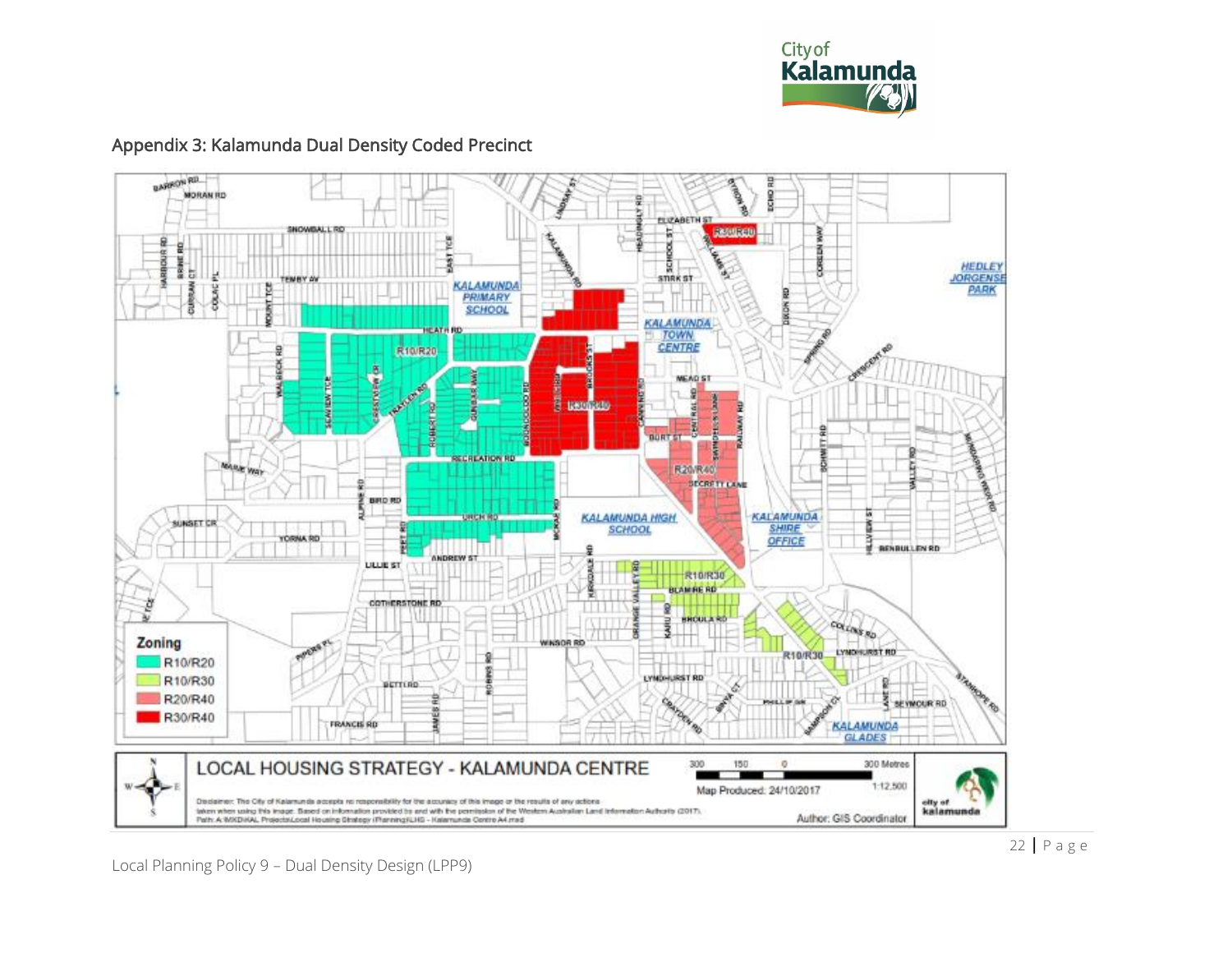

# Appendix 4: Previous Driveways and Paths (Pavements)

#### What is a pervious or porous pavement?

Porous pavement (otherwise known as permeable or pervious pavement) is a load bearing pavement structure that is permeable to water. There is a wide variety of porous pavement types, each with advantages and disadvantages for various applications.

The common features of porous pavements include a permeable surface layer overlying an aggregate storage layer. The surface layer of porous pavement may be either monolithic (such as porous asphalt or porous concrete) or modular (clay or concrete blocks). The reservoir storage layer consists of crushed stone or gravel which is used to store water before it is infiltrated to the underlying soil or discharged towards a piped drainage system.

Porous paving can be used as an alternative to conventional paving and hardstand surfaces within urban developments to reduce stormwater runoff velocity and volume by:

- limiting the amount of impervious surface area on a site;
- encouraging infiltration of surface runoff;
- detaining and slowly releasing water from a site.

Water quality improvement is achieved through:

- filtering through the pavement media and underlying material;
- potential biological activity within the base and sub-media;
- reduction of pollutants through reduced runoff volumes.

# Types of porous paving

A number of porous paving types are available including:

Porous Asphalt or Concrete (Monolithic Structures): Open graded asphalt or concrete with reduced or no fines and a special binder that allows water to pass through the pavement by flowing through voids between the aggregate.

Modular Pavers: These are made of porous material or where pavers themselves are not permeable, however they are installed with gaps between the pavers to allow stormwater to penetrate into the subsurface.

Grid or Lattice Systems: These are made of concrete or plastic grids filled with soil or aggregate that water can percolate through. These systems may also be vegetated (usually with grass).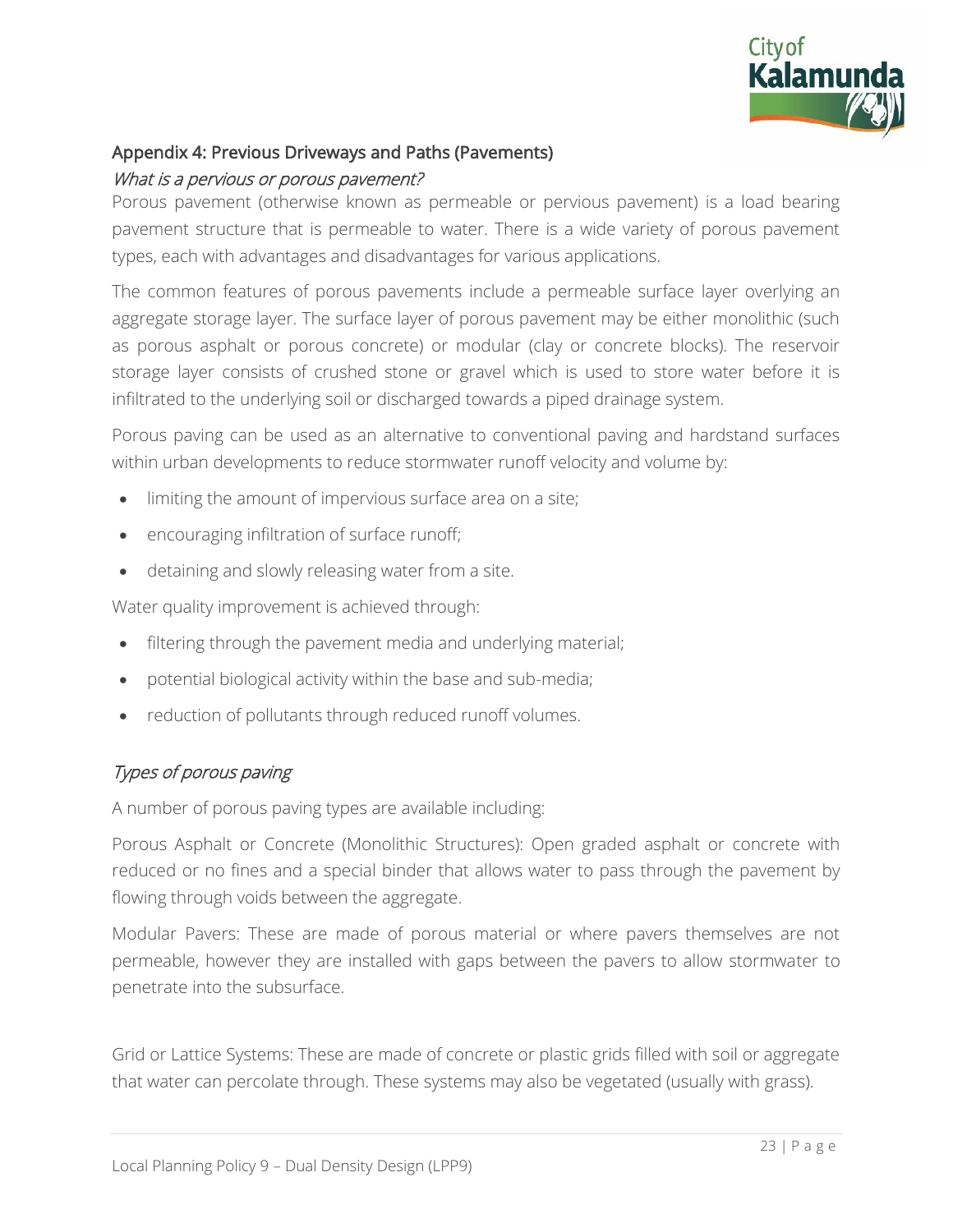

Porous pavers make up the surface of the porous paving system, however there are a number of layers to the overall system (refer to the diagram below). Pavers are generally laid on a bedding layer of coarse sand. Beneath the porous pavement surface and bedding layer is an aggregate storage or reservoir layer (the detention volume) underlain with geotextile fabric. The aggregate also serves as the road or parking area's support base and must be sufficiently thick to support traffic loads. A final filter layer is provided at the base of the paving system below the aggregate layer. This is usually fine sand (or finer material), that contains the underdrainage system of is the final layer prior to infiltration to surrounding soils or discharge to a piped drainage system. Geotextile fabric is used to provide separation between the bedding layer, the aggregate layer and the filter layer beneath. Stormwater runoff from the paved surface and adjacent impervious areas passes through the porous pavement to the aggregate reservoir where it is filtered and stored.



Permeable pavement systems can function in two ways:

- as an infiltration system, holding water to allow percolation in underlying soils;
- as a detention system, holding surface water temporarily to reduce peak flows by later release of stormwater to the drainage system.

Porous paving systems can be designed to achieve a range of objectives including:

- 1) Minimising the volume of stormwater runoff from a development.
- 2) Preserving predevelopment hydrology.
- 3) Capturing and detaining or infiltrating flows up to a particular design flow.
- 4) Enhancing groundwater recharge or preserving predevelopment groundwater recharge.
- 5) Removing some sediments and attached pollutants by passing runoff through an underlying media layer.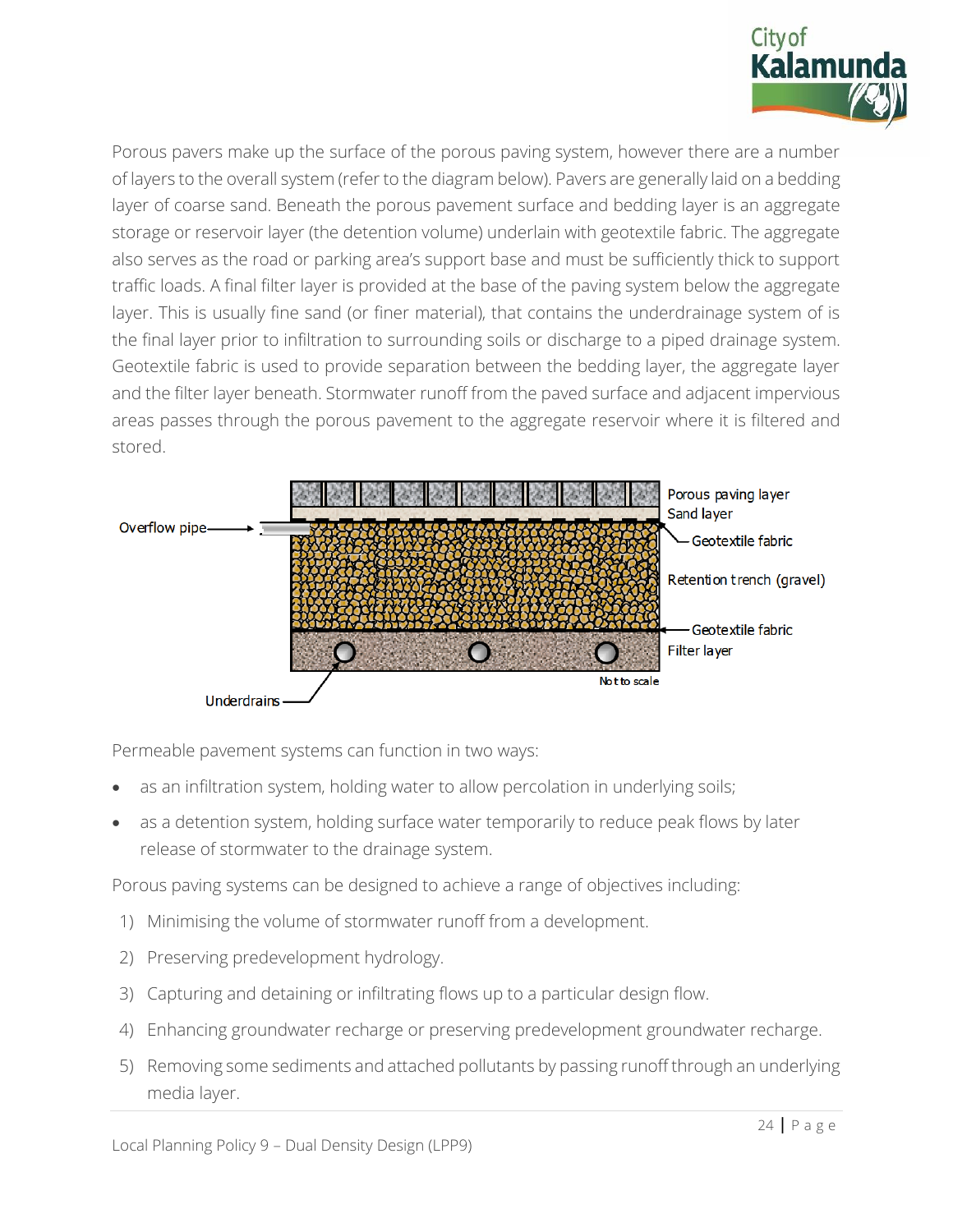

#### Appendix 6: Secondary Street Fencing



#### **Example of Visually Permeable Fencing**



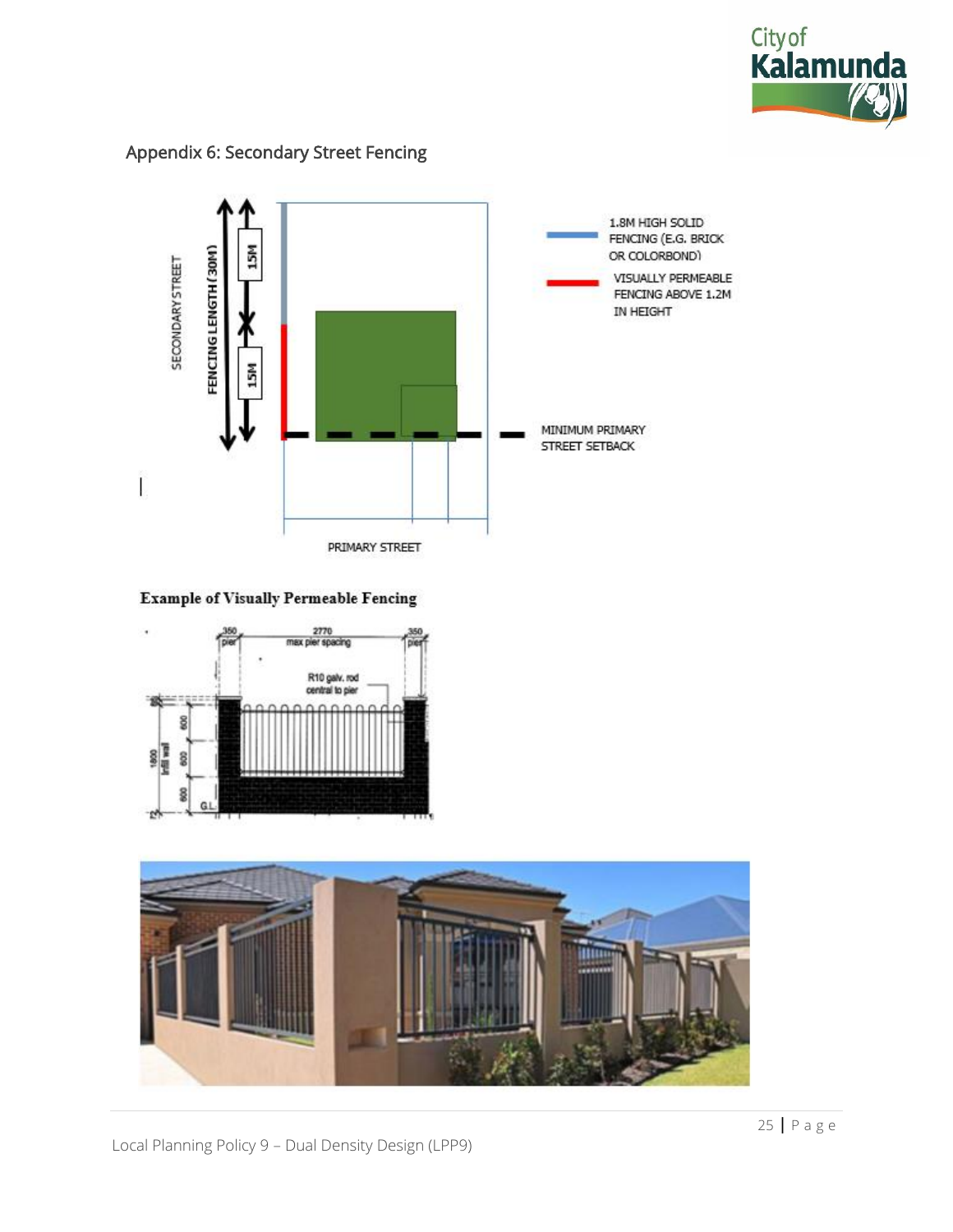

# Appendix 7: Rain Garden

Rain gardens are shallow planted depressions designed to take the excess rainwater runoff from a house roof or other building, assisting runoff to infiltrate the underlying soil, recharge the groundwater, and reduce peak flows from the site.



Rain gardens are typically planted with native plants or sustainable species that are adapted to local climate conditions.

Rain gardens use the technique of retaining runoff for infiltration back into the soil. Through the chemical, biological and physical properties of plants, microbes and soil, the water is filtered before it enters the groundwater, with some degree of pollutant removal occurring.

In addition to retaining and filtering water on site, rain gardens have a number of other attractive benefits for the garden. The promotion of more planting rather than paved surfaces increases the proportion of pervious areas in the built environment. Biodiversity is increased as habitat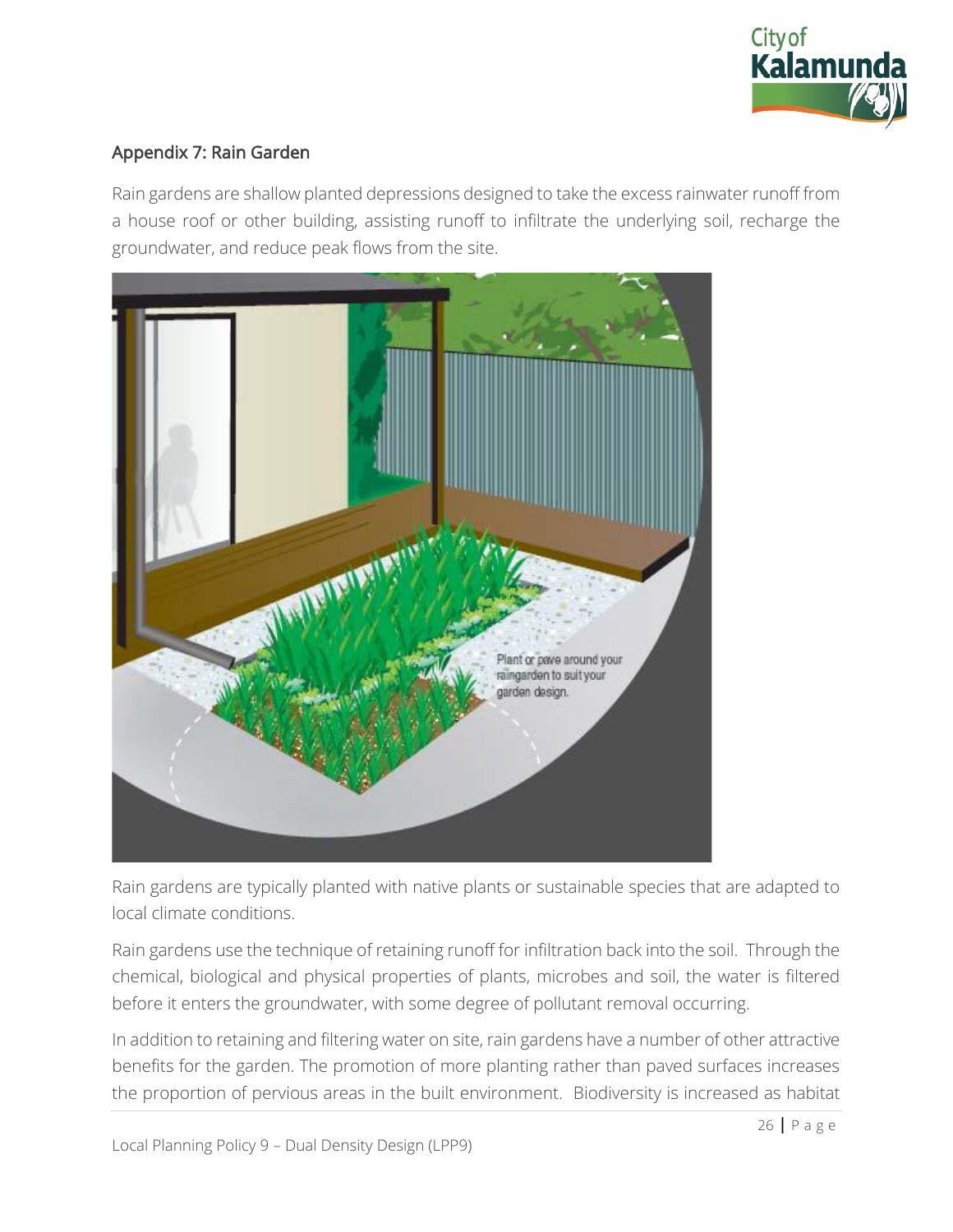

opportunities are increased for small animals, birds and insects. Rain gardens also provide visual interest through the introduction of ephemeral water features into the garden. The cooling effect of this water can improve the microclimate of the whole garden.

The main functions of rain gardens are water quality control, water conservation and increased amenity.

It is recommended to leave a 10-15 cm shallow depression at the surface of the rain garden to allow water to pond on the surface before it infiltrates into the garden soil. This excess water can be expected to drain away via the overflow pipe. Note that the overflow pipe should extrude from the surface of your rain garden and collect water that ponds beyond the surface.



The final step in installing a rain garden is the installation of adequate plants and the application of adequate mulching. Pebbles are the best way to achieve this as other mulch mixtures may contain organic matter that pollutes overflow runoff and may compact over time to inhibit infiltration.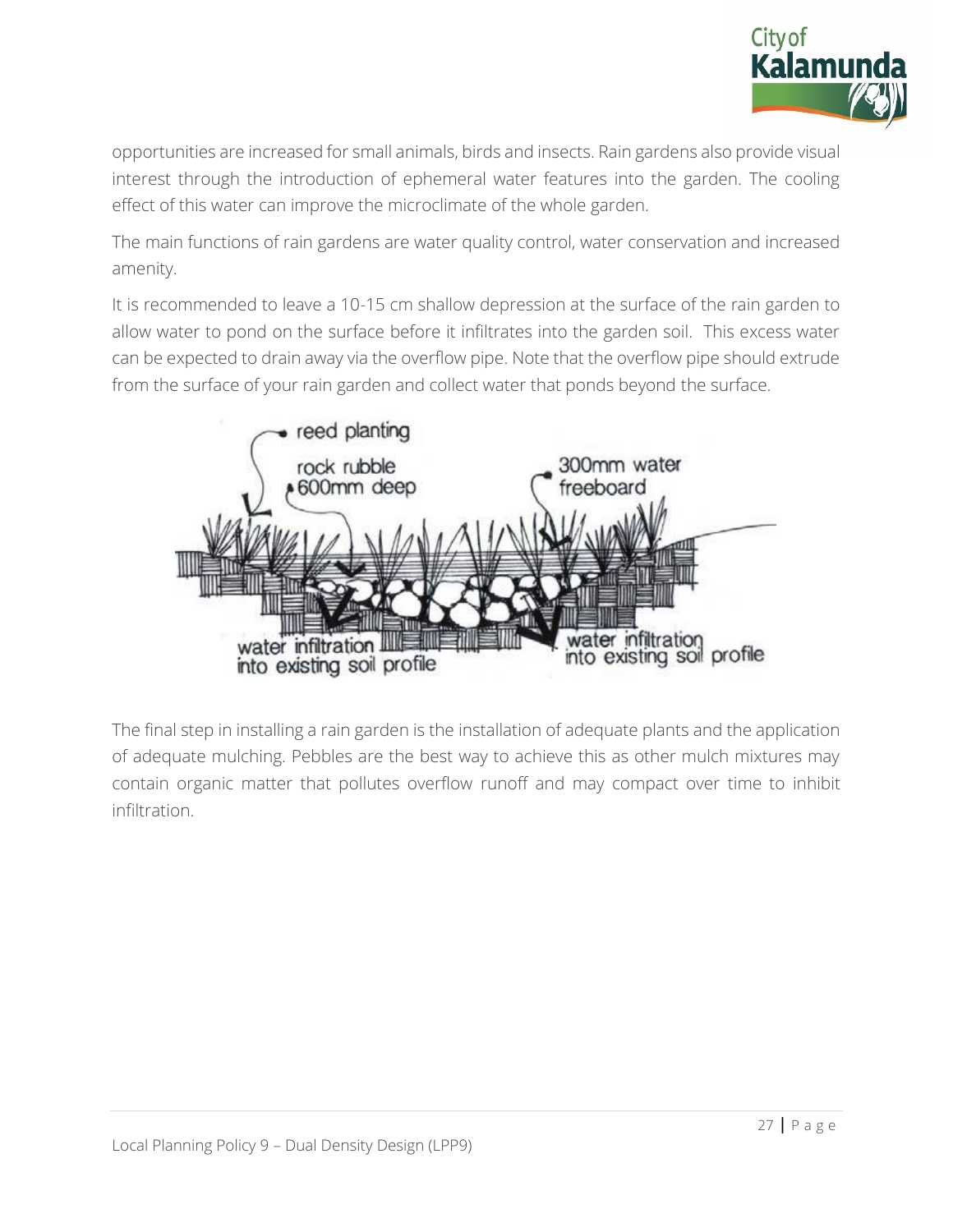

# Appendix 8: Grey Water Treatment System

Grey water is wastewater from the shower, bath, spa bath, wash basin or washing machine. Water from the kitchen sink has higher levels of greases, oils and detergents than wastewater from other sources. Kitchen sink water cannot be used in many types of grey water system, and is not included in the definition of grey water.

Grey water is not wastewater from a toilet, urinal or bidet. This wastewater is referred to as black water.

The grey water may only be reused legally in gardens via subsurface irrigation. This is a special purple pipe (to indicate its grey water) and must be buried at least 10cm below the soil surface or under mulch. Grey water Diversion Devices will have a manual switch or tap so grey water can be sent into the sewer rather than the irrigation when desired; for instance, in winter when the garden is naturally watered by rainfall.

Grey water must also be kept within the confines of the property.

There are two types of Grey water Diversion Devices:

#### 1) Gravity Diversion Systems:

Work well when your block is on a slope and the garden is lower than the house. The pressure of gravity moves the water from the house to the garden irrigation system.

#### 2) Pump Diversion Devices:

May be used when a suitable slope is not available or when the garden is uphill from the water collection point. In these systems a pump supplies water to the irrigation system.

Maintenance of the system is the responsibility of the homeowner and may be done by the homeowner. This includes frequent tasks of cleaning and replacing the filters, and an annual flush of the irrigation system with scheme water.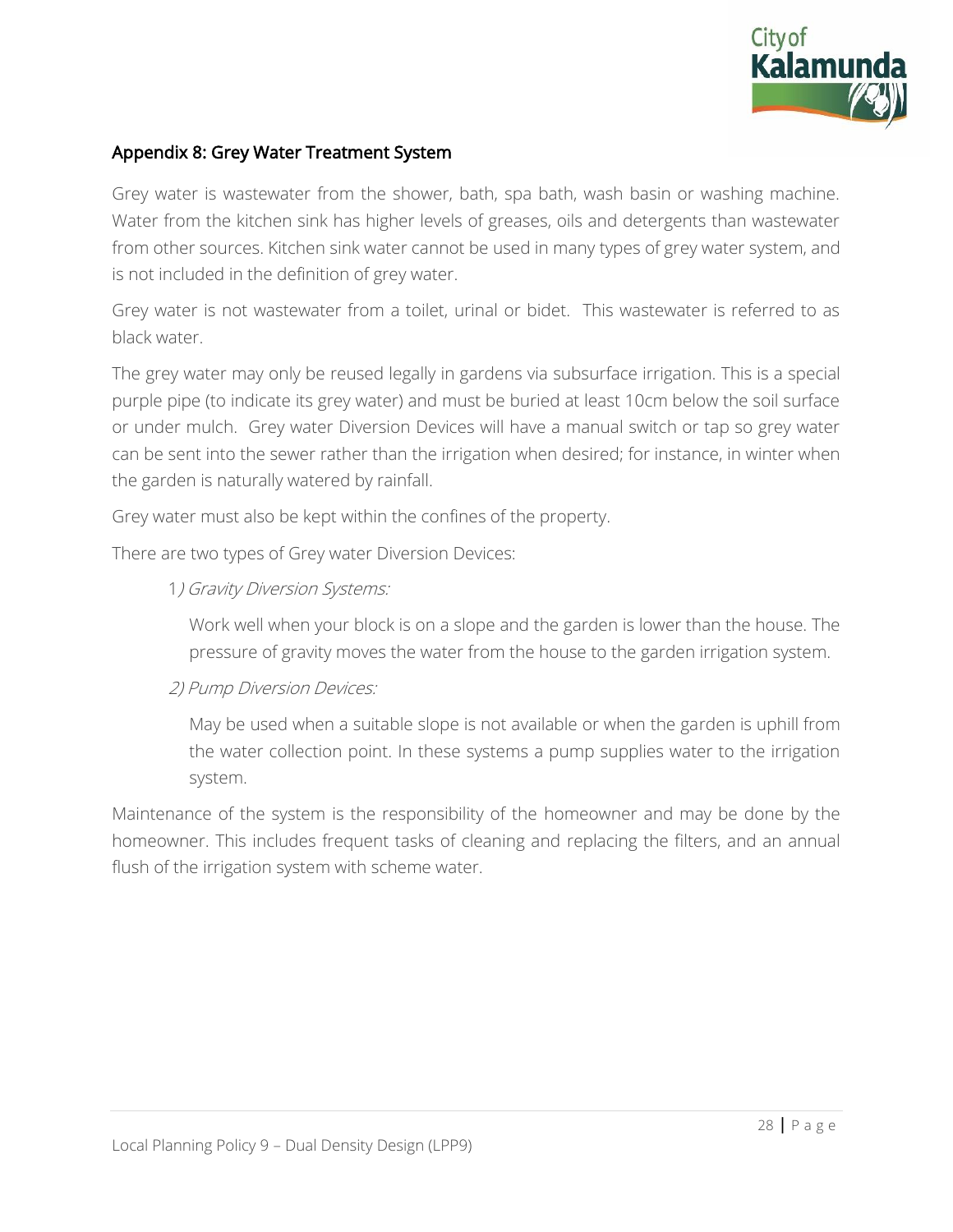

#### Appendix 9: The Installation of Solar Panels

Solar Panels produce the most amount of power when they are directed toward the sun.

The following diagram depicts a high density area. Site A has already been developed to its full potential whereas Sites B and C are lower density single dwellings. Should solar panels be installed at the dwelling at Site B, and Site C makes the decision to redevelop to its full development potential, it would cause significant overshadowing on the newly installed solar panels. However, it should be noted that State Planning Policy 3.1 – Residential Design Codes may control the amount of overshadowing on adjacent properties by up to 50%.

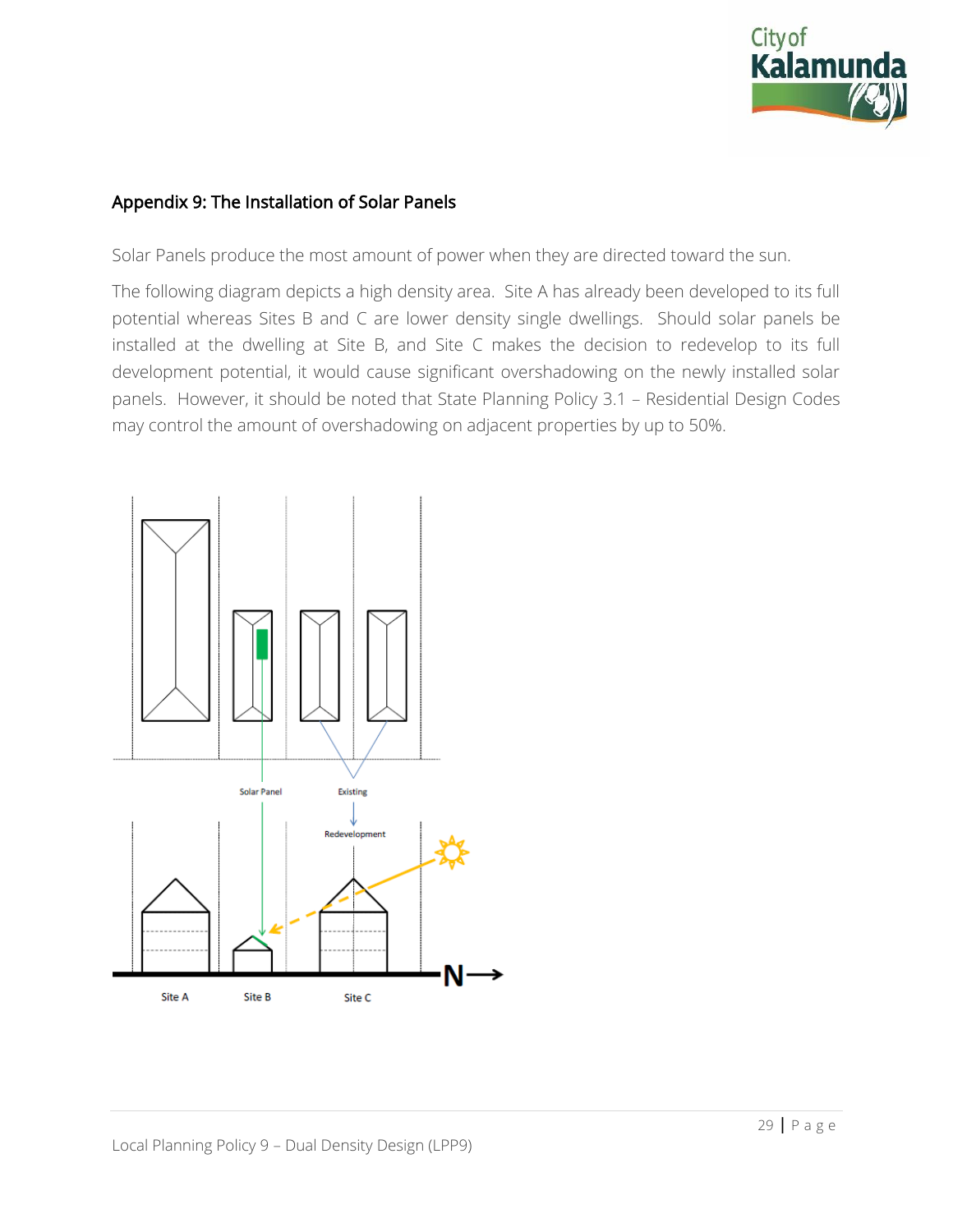

| Legal References        |              |                                                                                                                                                                                                                           |
|-------------------------|--------------|---------------------------------------------------------------------------------------------------------------------------------------------------------------------------------------------------------------------------|
| Related Local Law:      |              |                                                                                                                                                                                                                           |
| Related Policy:         |              | State Planning Policy 3.1 - Residential Design Codes                                                                                                                                                                      |
|                         |              | Sustainable Living Guide                                                                                                                                                                                                  |
|                         |              | Designing Out Crime Guidelines (WAPC)                                                                                                                                                                                     |
|                         |              | Liveable Neighbourhoods (WAPC)                                                                                                                                                                                            |
| Management<br>Practice: |              |                                                                                                                                                                                                                           |
| Legislation:            |              | Local Planning Scheme No. 3                                                                                                                                                                                               |
| Conditions:             |              |                                                                                                                                                                                                                           |
|                         | a)           | Landscaping areas shall be planted within 28 days<br>of practical completion of the proposed<br>development and shall be maintained thereafter<br>by the landowner/strata management group to<br>the City's satisfaction. |
|                         | b)           | Vehicle parking, manoeuvring and circulation<br>areas, accessway and crossover(s) to be suitably<br>constructed, sealed, kerbed, line marked and<br>drained to the City's satisfaction.                                   |
|                         | $\mathsf{C}$ | The street tree(s) being planted within 28 days of<br>the development's completion and maintained for<br>two summer seasons by the landowner/strata<br>management group to the City's satisfaction.                       |
|                         | $\mathsf{d}$ | Uniform fencing being installed within 28 days of<br>the development's completion and maintained                                                                                                                          |